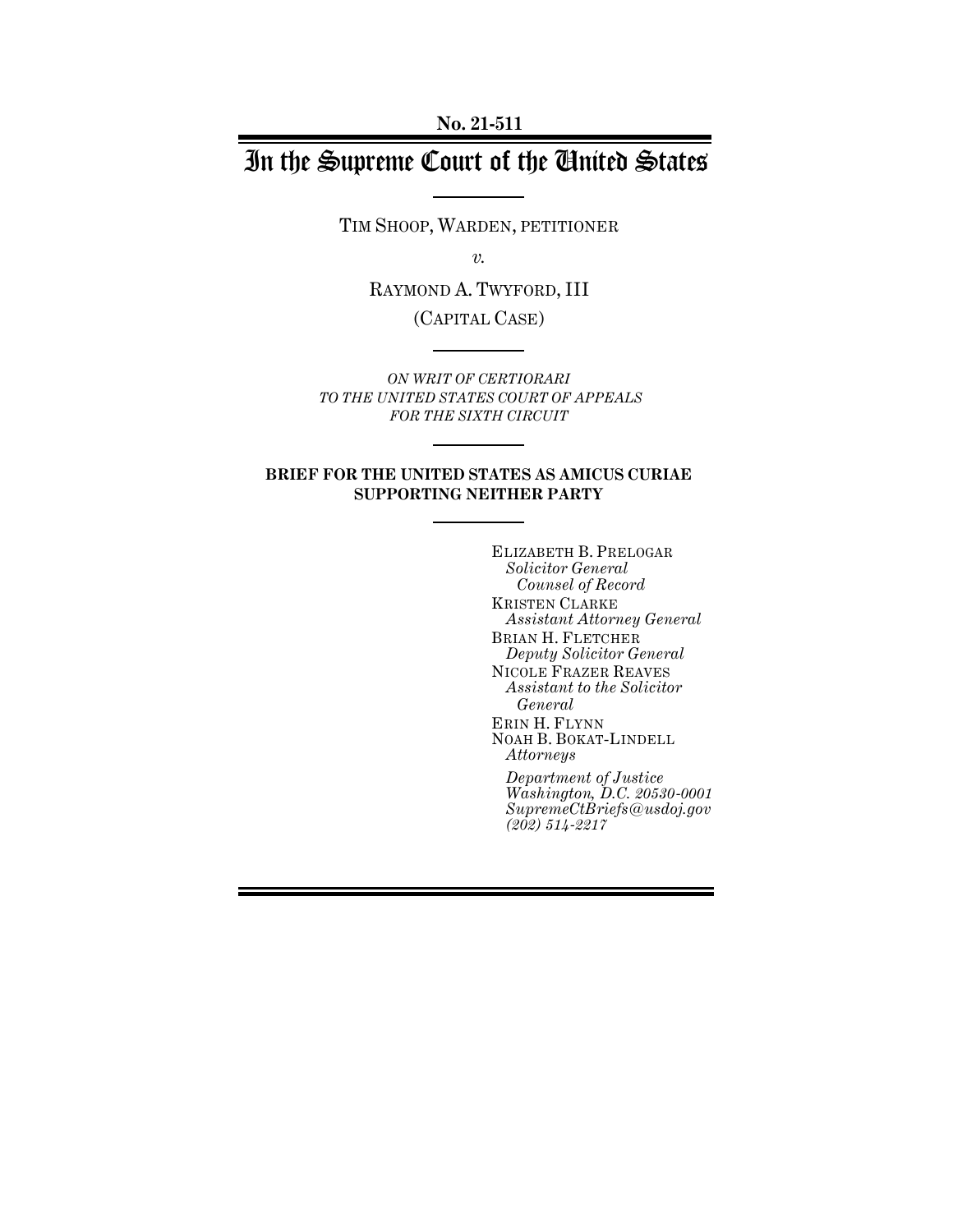### **CAPITAL CASE**

#### **QUESTIONS PRESENTED**

1. Whether the All Writs Act, 28 U.S.C. 1651, can authorize a federal district court to order a state prisoner to be transported for a medical test.

2. Whether a court asked to invoke the All Writs Act to order the transportation of a state prisoner for a medical test in connection with a habeas petition under 28 U.S.C. 2254 must first determine that the results of the test could be used to establish the prisoner's entitlement to relief.

(I)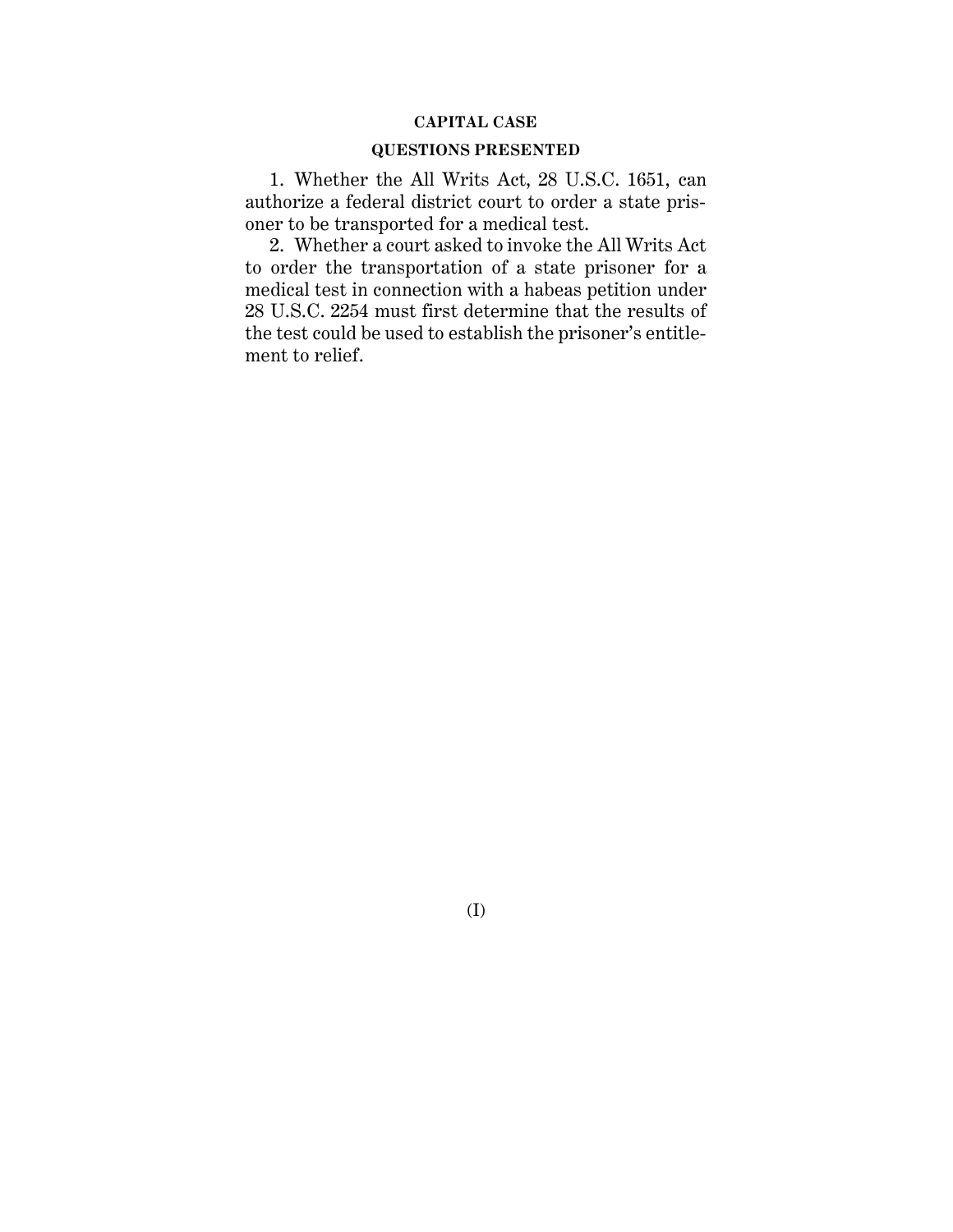## **TABLE OF CONTENTS**

Page

| Argument:                                                          |
|--------------------------------------------------------------------|
| The All Writs Act allows a district court to order<br>$\mathbf{L}$ |
| transport of a state prisoner for a medical test in                |
|                                                                    |
| A. The All Writs Act authorizes district courts to                 |
| issue orders that are necessary or appropriate                     |
|                                                                    |
| B. An order requiring transport of a state                         |
| prisoner for a medical test may be necessary                       |
| or appropriate in aid of a district court's                        |
|                                                                    |
| C. Section $2241(c)$ does not prohibit orders                      |
| requiring transport of state prisoners for                         |
|                                                                    |
| II. A transport order is not appropriate in a Section              |
| 2254 case unless, at minimum, the prisoner                         |
| establishes that the evidence may be used to show                  |
| 25                                                                 |
|                                                                    |

## **TABLE OF AUTHORITIES**

## Cases:

| American Lithographic Co. v. Werckmeister,             |  |
|--------------------------------------------------------|--|
|                                                        |  |
|                                                        |  |
|                                                        |  |
|                                                        |  |
| Bollman, Ex parte, 8 U.S. (4 Cranch) 75 (1807) 19      |  |
| <i>Bracy v. Gramley, 520 U.S. 899 (1997) </i> 2, 7, 28 |  |

## (III)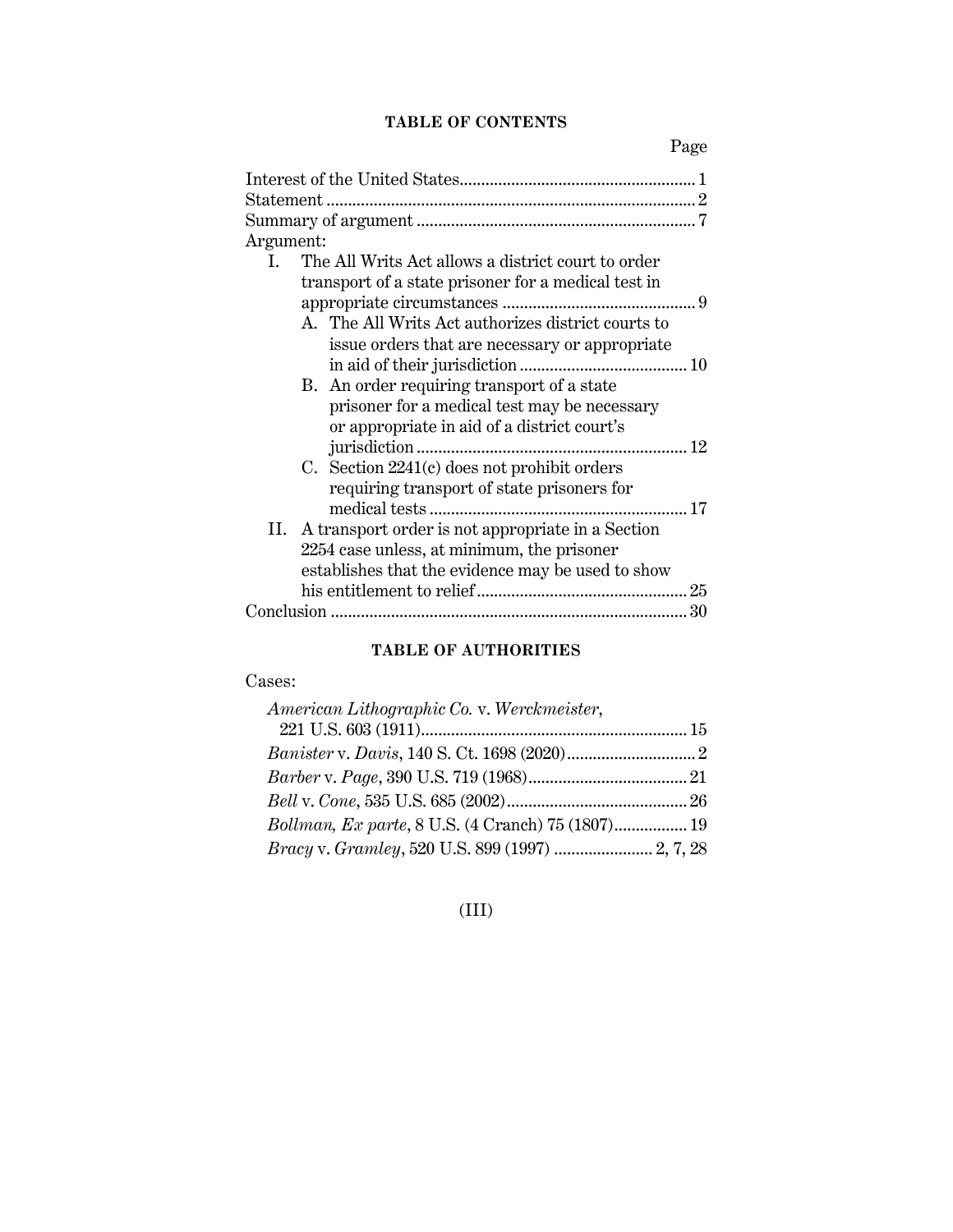| Cases—Continued:<br>Page                                 |
|----------------------------------------------------------|
|                                                          |
| Carlisle v. United States, 517 U.S. 416 (1996) 11        |
| Christy v. Robinson, 216 F. Supp. 2d 398                 |
|                                                          |
| Clinton v. Goldsmith, 526 U.S. 529 (1999) 10, 11, 17     |
| Cottle v. Nevada Dep't of Corrs., No. 12-cv-645,         |
| 2013 WL 5773845 (D. Nev. Oct. 24, 2013) 15               |
| Cullen v. Pinholster, 563 U.S. 170 (2011) 5, 26, 27      |
| Delker v. Maass, 843 F. Supp. 1390 (D. Or. 1994) 14      |
| DHS v. Thuraissigiam, 140 S. Ct. 1959 (2020)  18         |
| FTC v. Dean Foods, 384 U.S. 597 (1966) 12                |
|                                                          |
| Harris v. Nelson, 394 U.S. 286 (1969) 12, 15, 27, 28     |
| Ivey v. Harney, 47 F.3d 181 (7th Cir. 1995) 14           |
|                                                          |
| Pennsylvania Bureau of Corr. v. United States            |
| Marshals Serv., 474 U.S. 34 (1985)10, 11, 14, 19, 22     |
| Preiser v. Rodriguez, 411 U.S. 475 (1973) 18             |
| Price v. Johnston, 334 U.S. 266 (1948)12, 16, 17, 20, 23 |
|                                                          |
| Reaves v. Dep't of Corr., 392 F. Supp. 3d 195            |
| (D. Mass. 2019), vacated as moot, No. 19-2089            |
| 24                                                       |
|                                                          |
| Ryan v. Valencia Gonzales, 568 U.S. 57 (2013)  13        |
| Schriro v. Landrigan, 550 U.S. 465 (2007)  28, 29        |
| Syngenta Crop Prot., Inc. v. Henson,                     |
|                                                          |
| United States Alkali Export Ass'n v. United States,      |
| 11                                                       |
| United States v. Denedo, 556 U.S. 904 (2009) 10          |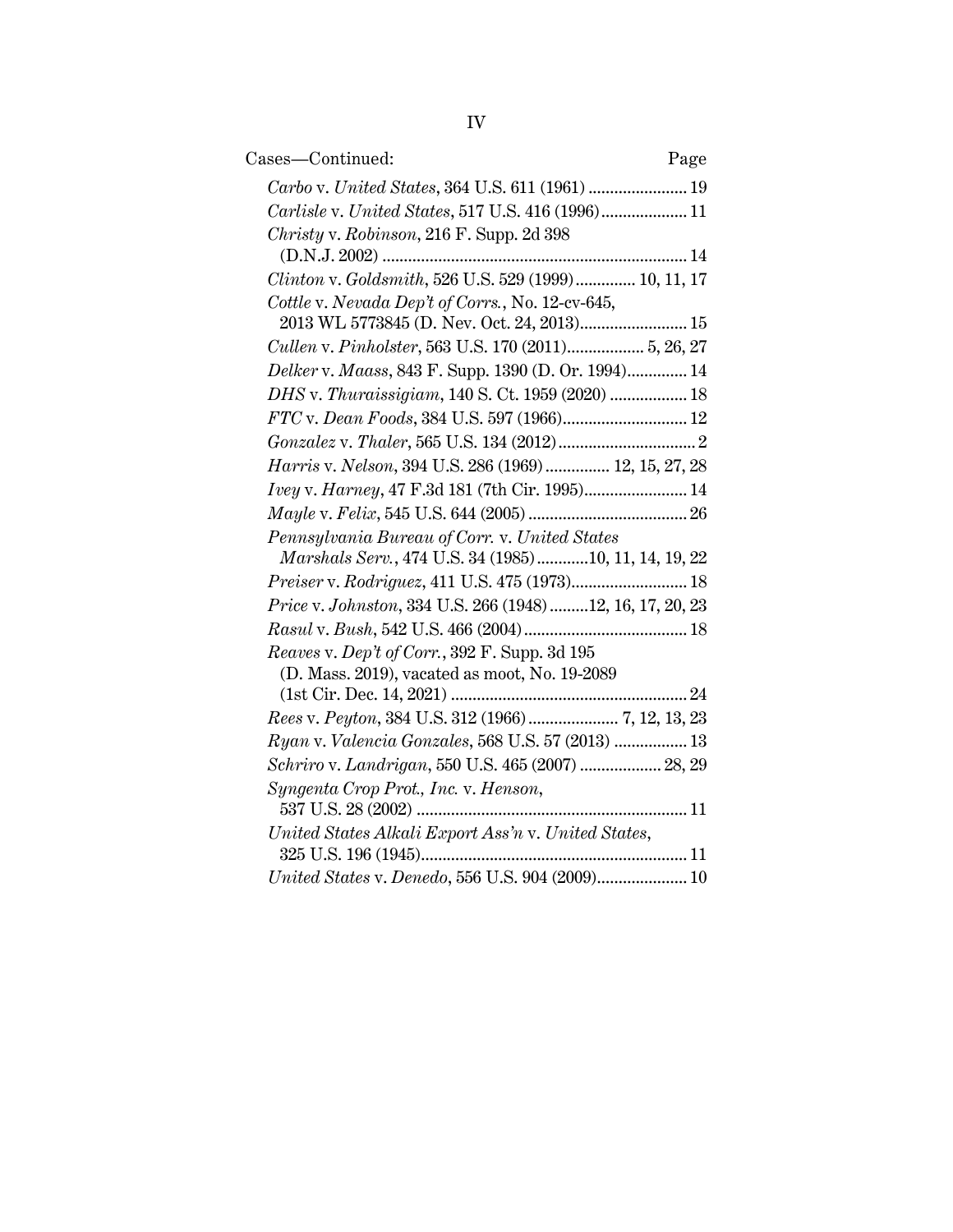| Cases—Continued:                                                                                    | Page |
|-----------------------------------------------------------------------------------------------------|------|
| United States v. Hampton Rds. Reg'l Jail Auth.,<br>No. 20-cv-410, 2020 WL 5550918 (E.D.V.A. Aug. 5, |      |
|                                                                                                     |      |
| United States v. Hayman, 342 U.S. 205 (1952) 12, 16, 23                                             |      |
| United States v. Mauro, 436 U.S. 340 (1978) 19, 21                                                  |      |
| United States v. New York Tel. Co.,                                                                 |      |
|                                                                                                     |      |
|                                                                                                     |      |
| Wisconsin Right to Life, Inc. v. FEC, 542 U.S. 1305                                                 |      |
|                                                                                                     |      |
|                                                                                                     |      |
|                                                                                                     |      |

## Statutes and rules:

| Americans with Disabilities Act of 1990,              |
|-------------------------------------------------------|
|                                                       |
| Antiterrorism and Effective Death Penalty Act of      |
|                                                       |
| Civil Rights of Institutionalized Persons Act,        |
|                                                       |
| Judiciary Act of 1789, Act of Sept. 24, 1789, ch. 20, |
|                                                       |
|                                                       |
|                                                       |
|                                                       |
|                                                       |
|                                                       |
|                                                       |
|                                                       |
|                                                       |
|                                                       |
|                                                       |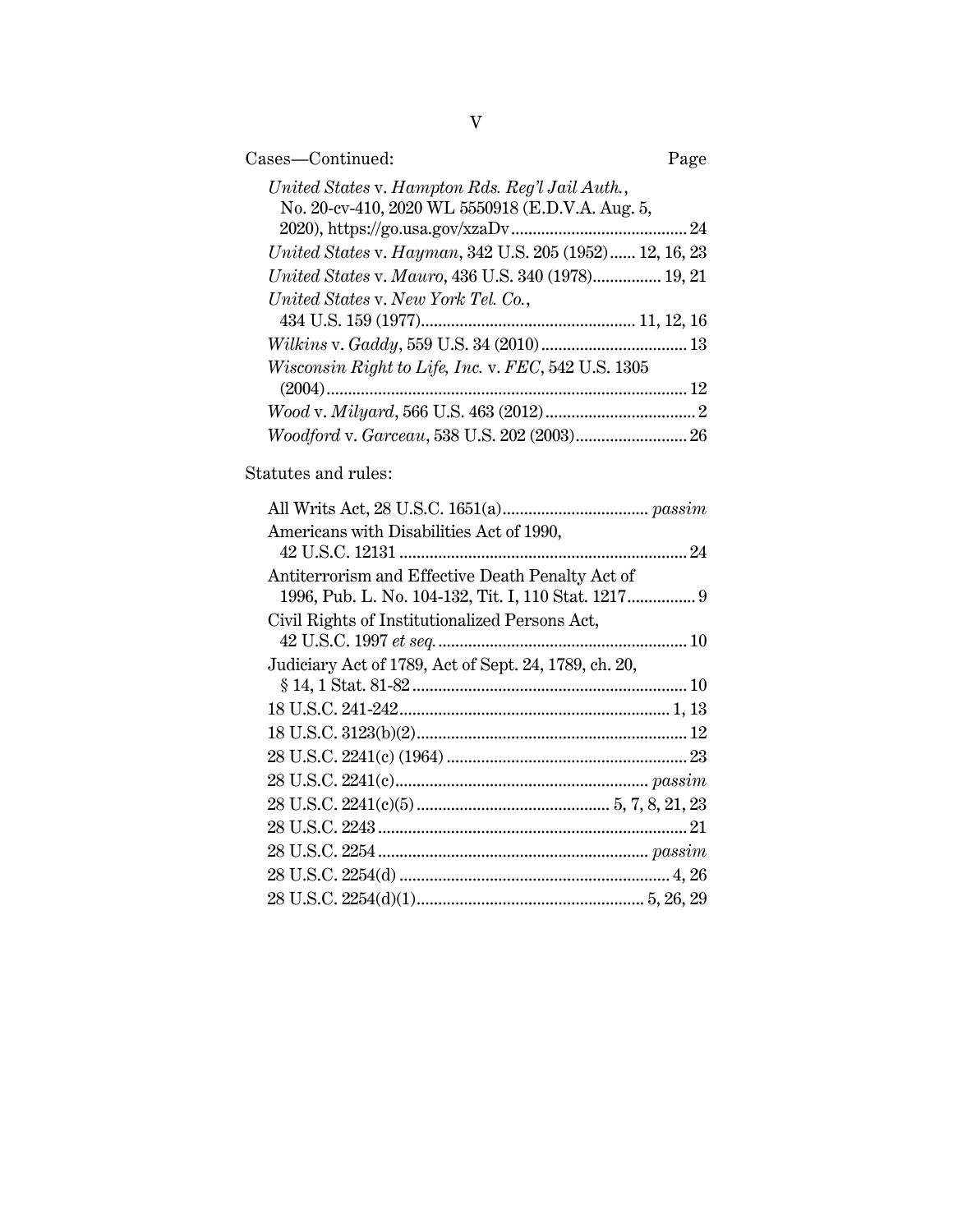| Statutes and rules-Continued:                                                            | Page |
|------------------------------------------------------------------------------------------|------|
|                                                                                          |      |
|                                                                                          |      |
|                                                                                          |      |
|                                                                                          |      |
| Fed. R. Civ. P.:                                                                         |      |
|                                                                                          |      |
|                                                                                          |      |
| Rule 35(a)(1) advisory committee's note                                                  |      |
|                                                                                          |      |
|                                                                                          |      |
|                                                                                          |      |
| Fed. R. Crim. P.:                                                                        |      |
|                                                                                          |      |
|                                                                                          |      |
|                                                                                          |      |
|                                                                                          |      |
| Rules Governing Section 2254 Cases in the United<br><b>States District Courts:</b>       |      |
|                                                                                          |      |
|                                                                                          |      |
| Rules Governing Section 2255 Proceedings in the<br><b>United States District Courts:</b> |      |
|                                                                                          |      |
|                                                                                          |      |
| Miscellaneous:                                                                           |      |
|                                                                                          |      |
| Neil Douglas McFeeley, The Historical Development                                        |      |
| of Habeas Corpus, 30 SMU L. Rev. 586 (1974)  20                                          |      |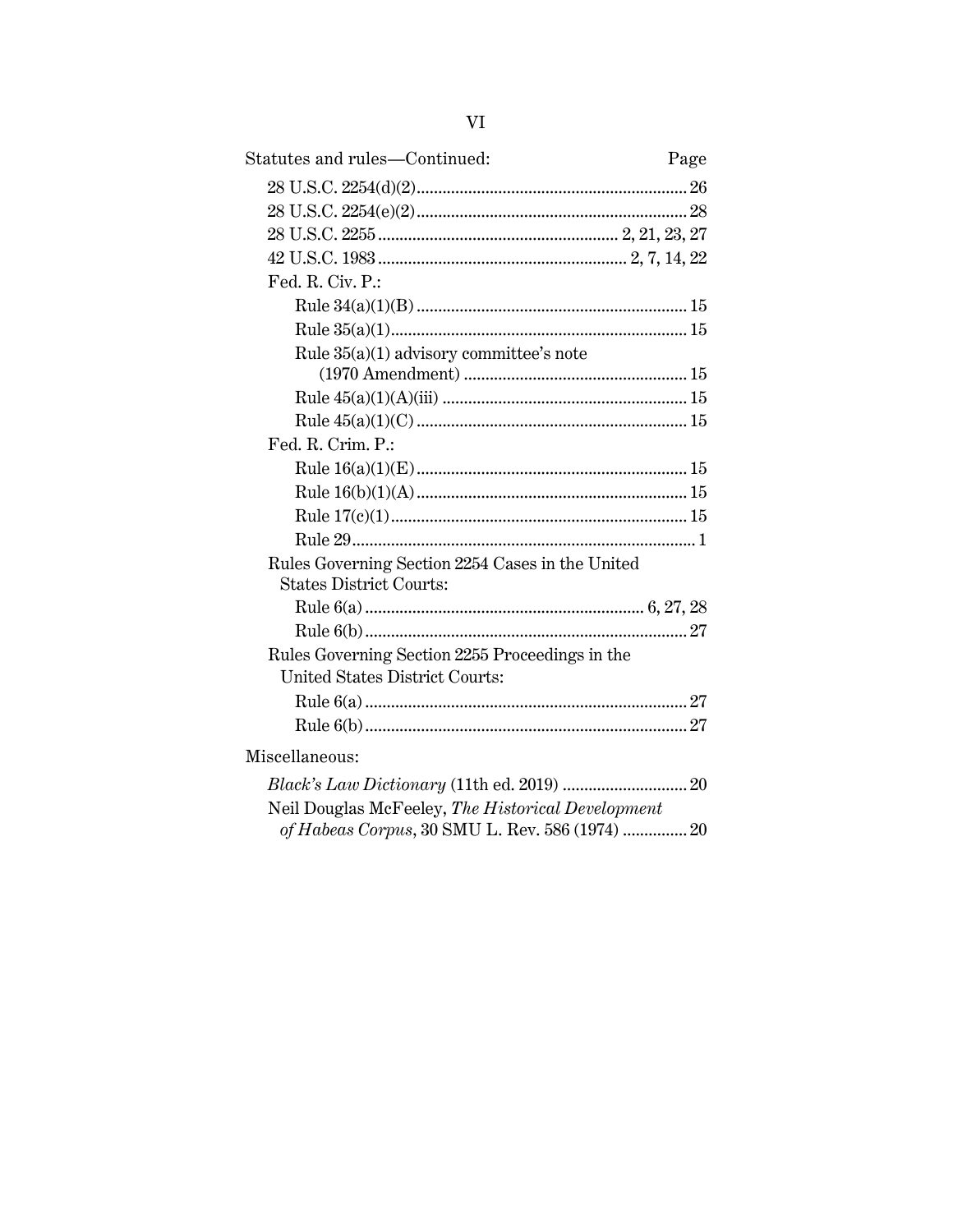| ×,<br>×, |
|----------|
|          |
|          |

| Miscellaneous-Continued:                                 | Page |
|----------------------------------------------------------|------|
| Rollin C. Hurd, Treatise on the Right of Personal        |      |
| Liberty, and on the Writ of Habeas Corpus and the        |      |
| Practice Connected With It: With a View of the           |      |
| Law of Extradition of Fugitives (1858)  18, 20           |      |
| Thomas Carl Spelling, A Treatise on Extraordinary        |      |
|                                                          |      |
| 3 William Blackstone, Commentaries on the Laws of        |      |
|                                                          |      |
| William S. Church, <i>Treatise on the Writ of Habeas</i> |      |
| Corpus: Including Jurisdiction, False Imprison-          |      |
| ment, Writ of Error, Extradition, Mandamus,              |      |
|                                                          |      |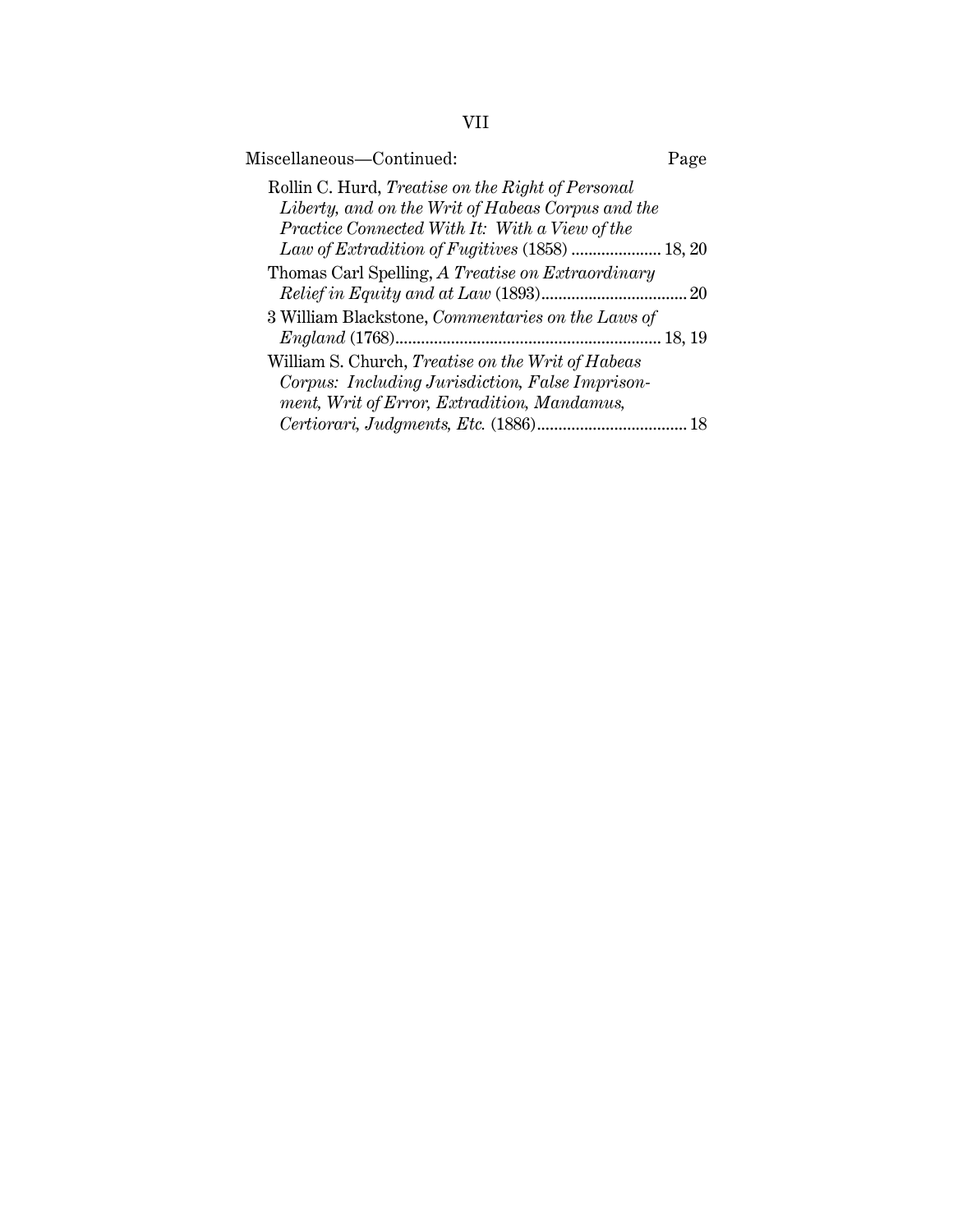## In the Supreme Court of the United States

No. 21-511 TIM SHOOP, WARDEN, PETITIONER

*v.*

RAYMOND A. TWYFORD, III

(CAPITAL CASE)

*ON WRIT OF CERTIORARI TO THE UNITED STATES COURT OF APPEALS FOR THE SIXTH CIRCUIT*

#### **BRIEF FOR THE UNITED STATES AS AMICUS CURIAE SUPPORTING NEITHER PARTY**

#### **INTEREST OF THE UNITED STATES**

<span id="page-7-0"></span>This case presents the question whether the All Writs Act, 28 U.S.C. 1651, can authorize a district court to order a state prisoner to be transported for a medical test or examination. The United States litigates cases that could require such orders. For example, it prosecutes state and local correctional and law-enforcement officers who willfully violate, or conspire to violate, constitutional rights while acting under color of law. See 18 U.S.C. 241-242. Because state prisoners may be victims of such crimes, the United States has a substantial interest in ensuring that it would be able to obtain transport of state prisoners for medical tests if necessary. The United States also has a substantial interest in ensuring that constitutional rights can be vindicated

(1)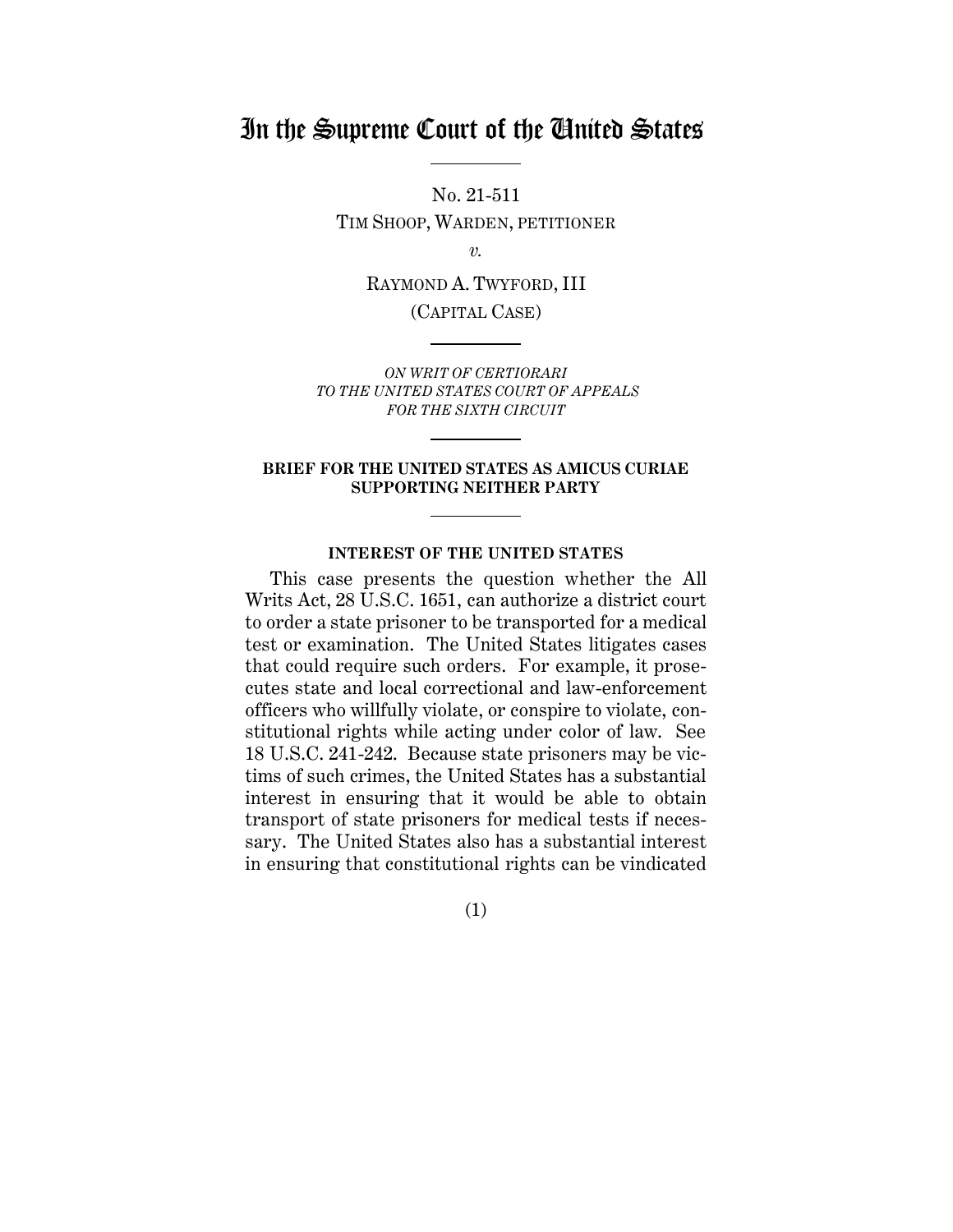through private suits under 42 U.S.C. 1983, which likewise may require medical testing of state prisoners. And the United States has a particular interest in opposing the warden's argument that 28 U.S.C. 2241(c)'s authorization of writs of habeas corpus in specified circumstances prohibits courts from ordering prisoner transport in any other circumstances. That interpretation of Section 2241(c) would not only foreclose ancillary orders like those directly at issue here, but also call into question federal courts' authority to grant ultimate relief requiring prisoner transport—such as, for example, for medical treatment or a transfer to a different prison.

This case also presents a question about the circumstances in which it is appropriate for a federal court to invoke the All Writs Act to order a state prisoner transported for a medical test in connection with the prisoner's habeas petition under 28 U.S.C. 2254. The answer to that question turns in part on the standards governing discovery in Section 2254 cases, which overlap with the standards that apply in postconviction proceedings for federal prisoners under 28 U.S.C. 2255. The United States has previously participated as amicus curiae in Section 2254 cases that involve the same or similar standards as those applied in Section 2255 cases. See, *e.g.*, *Banister* v. *Davis*, 140 S. Ct. 1698 (2020); *Wood* v. *Milyard*, 566 U.S. 463 (2012); *Gonzalez* v. *Thaler*, 565 U.S. 134 (2012).

#### **STATEMENT**

<span id="page-8-0"></span>1. In 1992, respondent Raymond Twyford and a coconspirator lured Richard Franks to a remote location, then shot and killed him. Pet. App. 214a-215a. Twyford confessed to the crime, claiming that Franks had raped his girlfriend's daughter. *Ibid.* Twyford was prosecuted in Ohio state court. A jury found him guilty of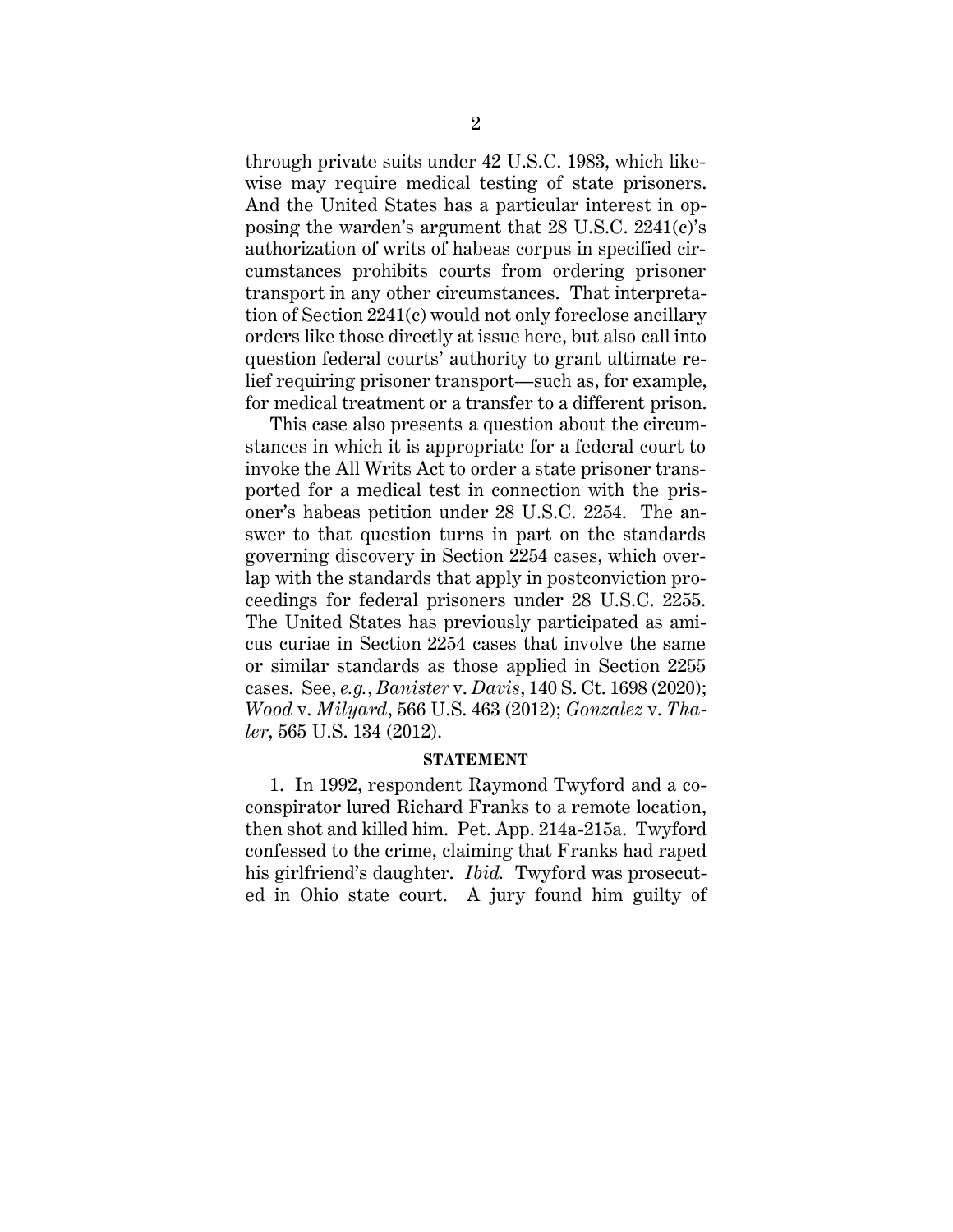aggravated murder, and a penalty-phase jury recommended a capital sentence, which the trial court imposed. *Id.* at 217a-218a. The Ohio Court of Appeals and the Ohio Supreme Court affirmed the conviction and sentence on direct appeal, *id.* at 149a-211a, and this Court denied certiorari, 537 U.S. 917 (2002).

A state trial court denied Twyford's application for post-conviction relief, and the Ohio Court of Appeals affirmed. Pet. App. 212a-244a. As relevant here, the court rejected Twyford's argument that his counsel was ineffective for failing to call a psychologist during the penalty phase of his trial to present a theory that head injuries he sustained during a teenage suicide attempt left him "unable to make rational and voluntary choices." *Id.* at 234a; see *id.* at 238a. The court noted that counsel had called a different psychologist who testified in support of a different theory: that Twyford's "commission of the murder was his way of protecting the alleged rape victim from the same type of abusive behavior [he] had experienced when he was young." *Id.* at 239a; see *id.* at 217a. The court concluded "that a finding of ineffective assistance cannot be based upon the trial counsel's choice of one competing psychological explanation over another." *Id.* at 239a. The Ohio Supreme Court denied discretionary review. *Id.* at 148a.

2. In 2003, Twyford filed a habeas petition in the United States District Court for the Southern District of Ohio. Pet. App. 75a. In 2017, the court dismissed most of his claims as procedurally defaulted, *id.* at 43a-147a, but allowed some ineffective assistance of counsel claims to proceed, *id.* at 131a-133a, 144a-147a.

In 2019, Twyford moved for an order directing petitioner, the warden of his prison, "to transport [him] to The Ohio State University Medical Center for medical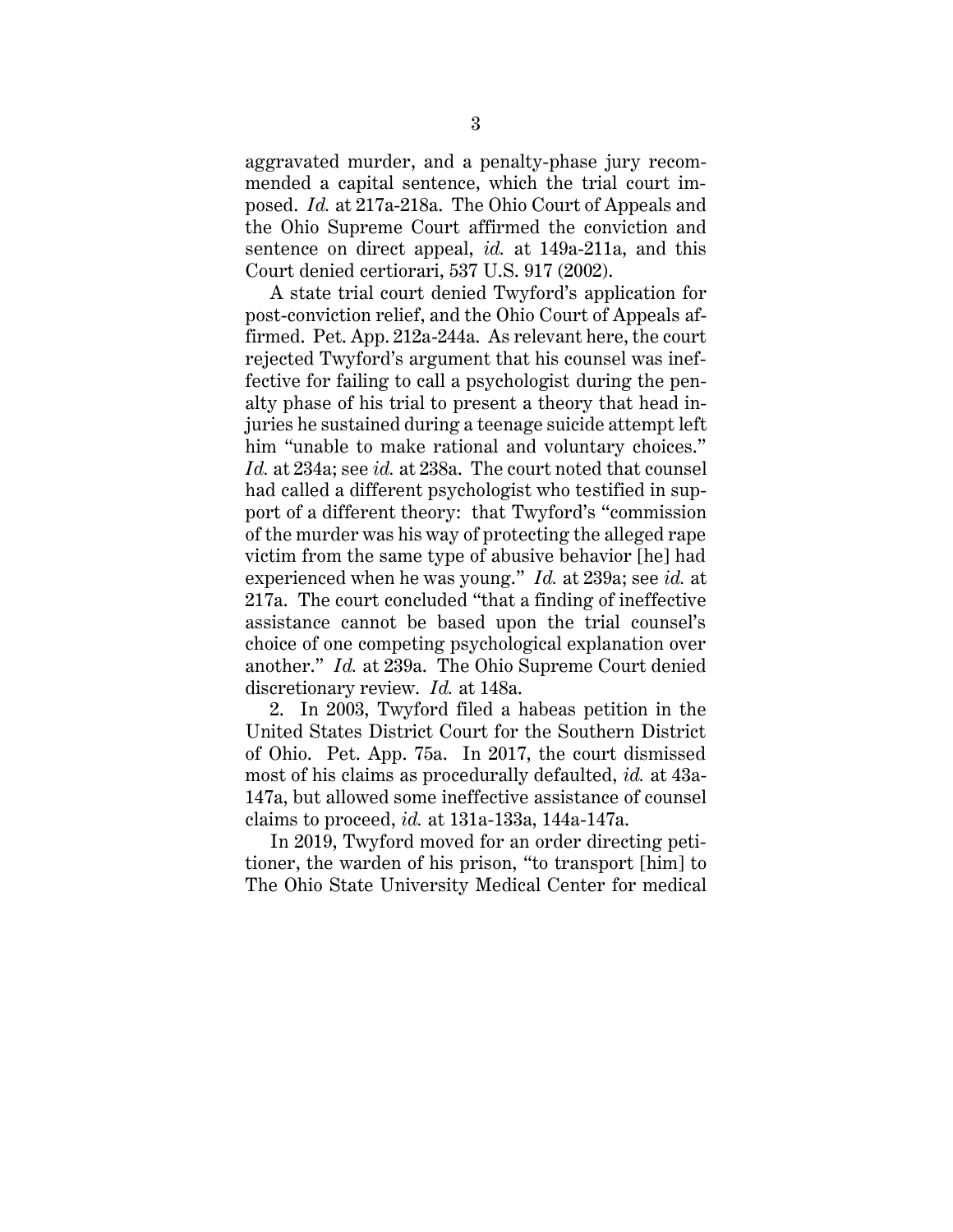testing necessary for the investigation, presentation, and development of claims." Pet. App. 253a; see *id.* at 253a-271a. Twyford attached a letter from a neurologist stating "that a CT/FDG-PET scan would be a useful next step to further evaluate [him] for brain injury." *Id.* at 272a. Twyford explained that such testing could not be conducted at the prison, *id.* at 257a, and argued that the testing was "necessary  $***$  to determine the existence, severity, and effect of brain damage and cognitive impairment on [his] behavior and mental functioning," *id.* at 262a. He asserted that his cognitive impairment "must be explored both as to any ineffective assistance of counsel claim as well as any substantive claim pertaining to the head trauma." *Id.* at 263a.

The district court granted the transport order. Pet. App. 23a-33a. The court first held that it had authority to issue the order under the All Writs Act, which empowers federal courts to "issue all writs necessary or appropriate in aid of their respective jurisdictions and agreeable to the usages and principles of law," 28 U.S.C. 1651(a). Pet. App. 30a. The court then considered whether Twyford had "sufficiently demonstrated a need for obtaining the testing he seeks." *Ibid.* The court concluded that Twyford had made the necessary showing because the test "could aid the Court" in judging "the constitutionality of [his] incarceration." *Id.* at 32a. The court did not, however, identify any specific claim or legal theory to which the test results would relate. *Ibid.*

The warden had argued that the district court should not order transport because 28 U.S.C. 2254(d) would preclude consideration of any evidence revealed by the test. Pet. App. 31a-32a. Section 2254(d) provides that if a state prisoner's claim was adjudicated on the merits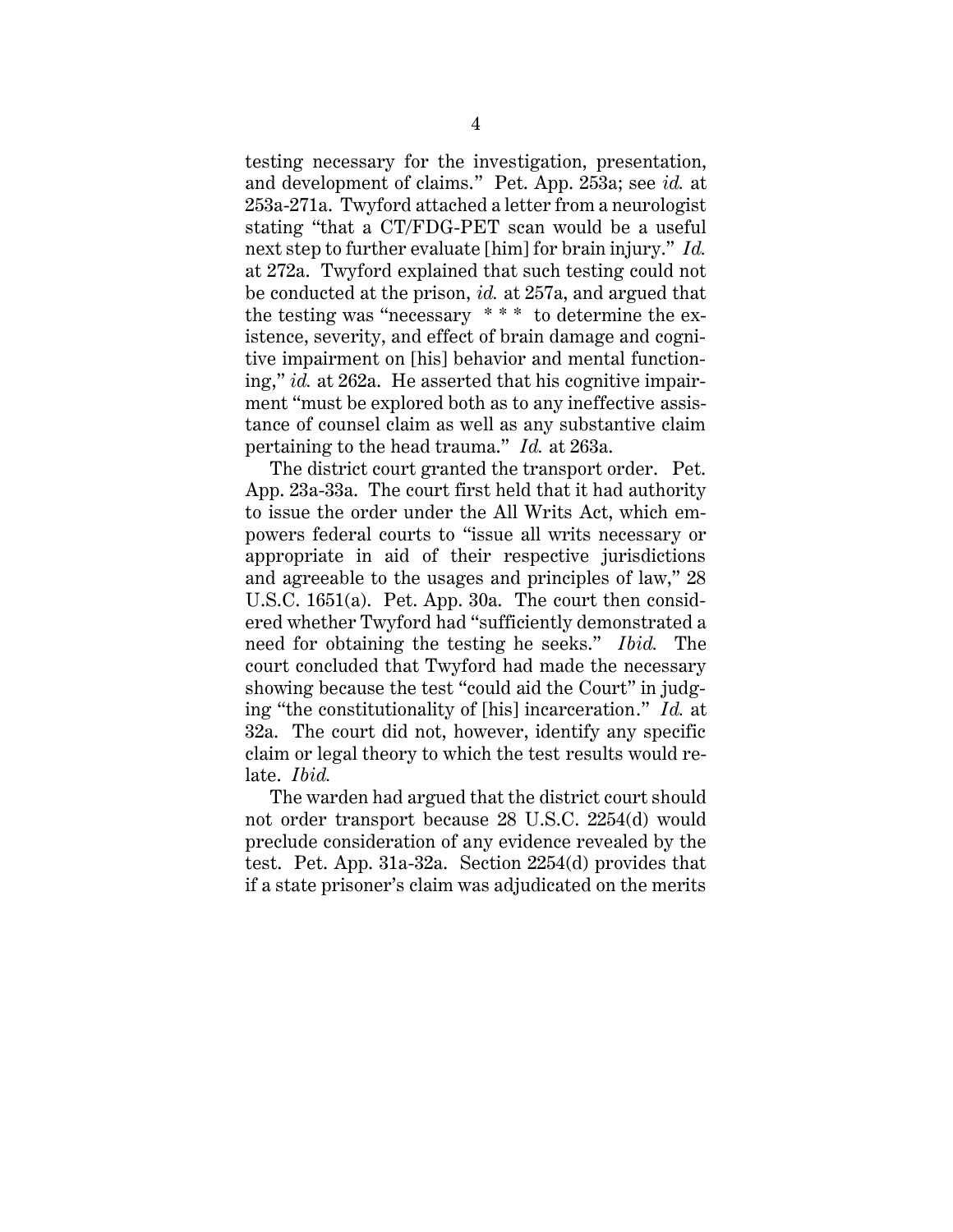by a state court, a federal court may grant habeas relief only if, as relevant here, the state court's decision was "contrary to, or involved an unreasonable application of, clearly established Federal law, as determined by the Supreme Court of the United States." 28 U.S.C. 2254(d)(1). In *Cullen* v. *Pinholster*, 563 U.S. 170 (2011), this Court held that review under Section 2254(d)(1) "is limited to the record that was before the state court." *Id.* at 181. Here, the district court stated that it was not "in a position at this stage of the proceedings to make a determination as to whether or to what extent" *Pinholster* would preclude the court from considering the results of the test. Pet. App. 32a.

3. The district court stayed the transport order pending appeal, Pet. App. 35a-36a, and the court of appeals affirmed, *id.* at 1a-22a.

a. The court of appeals first held that "a district court has the authority under the All Writs Act to order the state to transport a habeas petitioner for medical imaging in aid of its habeas jurisdiction." Pet. App. 12a. The court rejected the warden's contention that such an order violates 28 U.S.C. 2241(c). Section 2241(c) provides that a writ of habeas corpus "shall not extend to a prisoner unless" he satisfies one of five conditions, including if "[i]t is necessary to bring him into court to testify or for trial." 28 U.S.C. 2241(c)(5). The warden had argued that Section 2241(c)'s "allowance of transport orders in these narrow circumstances is best read to *prohibit* orders mandating the transportation of prisoners in other circumstances." Pet. App. 13a (citation omitted).

The court of appeals disagreed. It interpretated Section 2241(c) "as limiting when the district court may issue the writ of habeas corpus *itself*, not forbidding ancillary orders needed to aid in adjudicating a petitioner's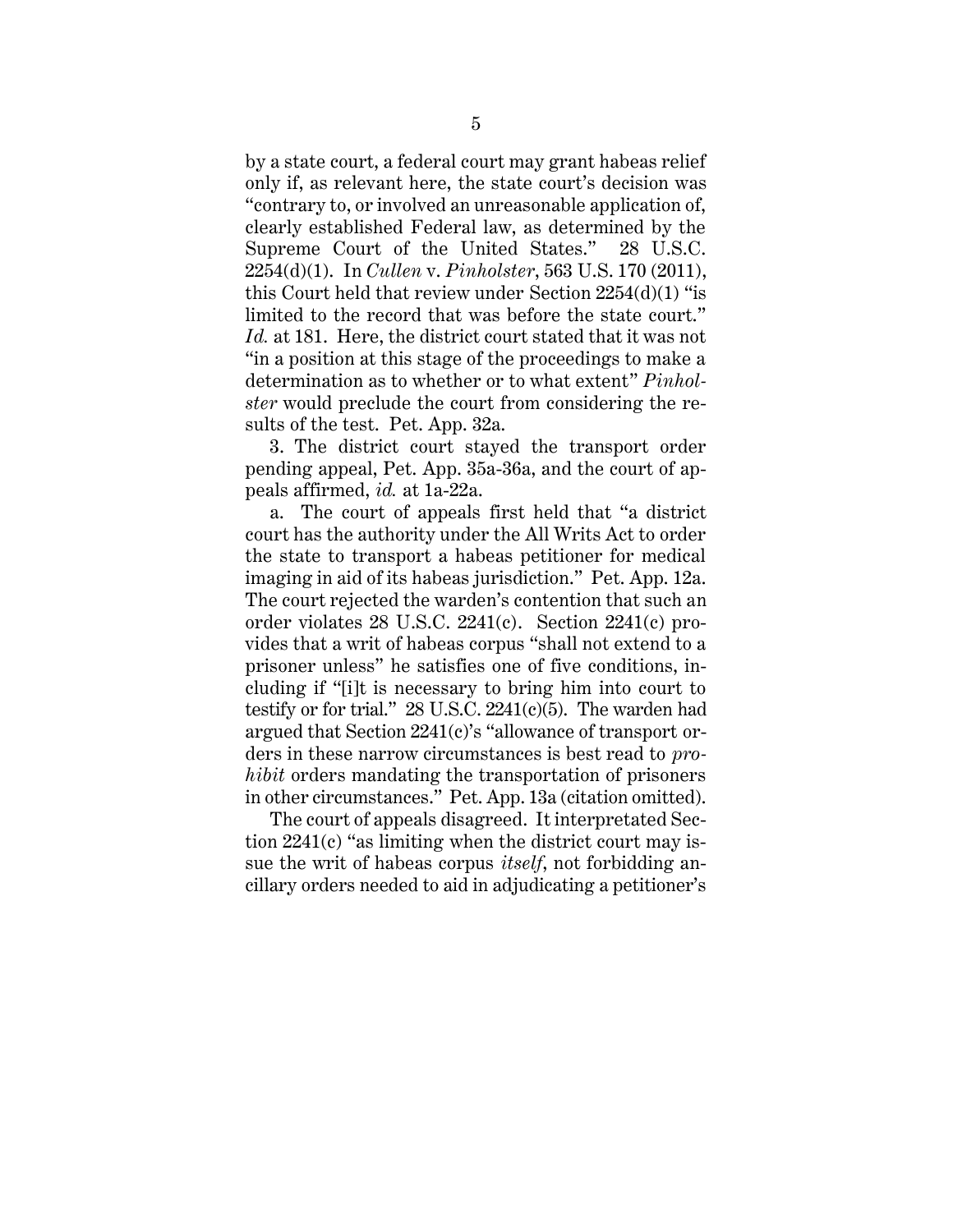habeas petition." Pet. App. 14a. The court reasoned that an order requiring transportation for medical testing is not a writ of habeas corpus covered by Section 2441(c), but is instead an ancillary order that may be necessary to ensure that "states cannot prevent federal habeas petitioners from presenting their cases to the district court." *Ibid.*

The court of appeals next held that a transport order was justified in the circumstances of this case. Pet. App. 14a-19a. The court reasoned that the "[r]ules limiting habeas discovery hald no bearing on the transport order because Twyford's request" for "neurological imaging of his own brain" was "not a request for discovery." *Id.* at 15a. The court therefore held that Twyford was not required to satisfy the "good cause" standard for discovery imposed by Rule 6(a) of the Rules Governing Section 2254 Cases in the United States District Courts (Section 2254 Rules). Pet. App. 15a. And the court concluded that the order was "necessary or appropriate" under the All Writs Act because the requested test "plausibly relates" to Twyford's ineffective assistance of counsel claims. *Id.* at 16a. The court declined to address the warden's argument that *Pinholster* would preclude consideration of the test results, stating that it "need not consider the admissibility of any resulting evidence" before approving a transport order. *Id.* at 17a.

b. Judge Batchelder dissented. Pet. App. 19a-22a. She agreed that "the All Writs Act empowers the district court to issue orders that enable a habeas petitioner's collection of evidence," including transport orders. *Id.* at 21a; see *id.* at 22a. But she believed that such an order satisfies the All Writs Act only if "(1) the petitioner has identified specific claims for relief that the evidence being sought would support or further; and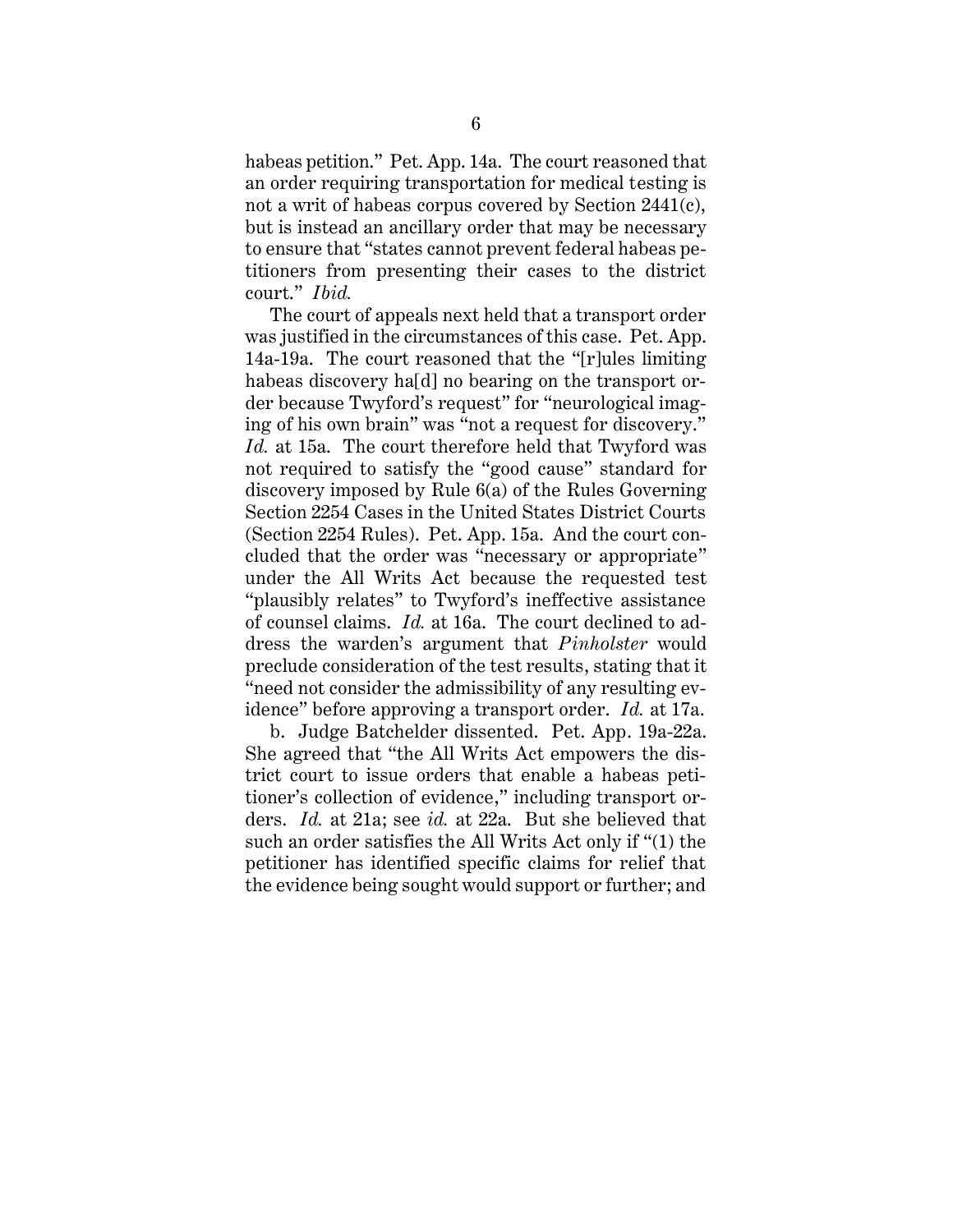(2) the district court has determined that if that evidence is as the petitioner proposed or anticipated, then it could entitle the petitioner to habeas relief "—which would require at least some showing that "*Pinholster* would not bar admission" of the evidence. *Id.* at 21a-22a. Judge Batchelder criticized the district court for allowing Twyford "to proceed in reverse order by collecting evidence before justifying it." *Id.* at 22a.

#### **SUMMARY OF ARGUMENT**

<span id="page-13-0"></span>The court of appeals correctly held that the All Writs Act may authorize a district court to order a state prisoner transported in circumstances not covered by Section  $2241(c)(5)$ , including when necessary for medical testing. This Court should therefore reject the warden's categorical argument that the All Writs Act never authorizes such transport orders. But the court of appeals erred in concluding that a transport order was necessary or appropriate in this Section 2254 case without identifying any specific claim to which the resulting evidence would relate, or even establishing that the district court would be able to consider that evidence.

I. The All Writs Act authorizes a district court to order a state prisoner transported for a medical examination or test in appropriate circumstances. The Act permits courts to issue orders that are "necessary or appropriate in aid of their respective jurisdictions and agreeable to the usages and principles of law." 28 U.S.C. 1651(a). In some cases, an order requiring prisoner transport for medical testing will aid a federal court in exercising its jurisdiction; indeed, this Court has directed issuance of such an order in aid of its own jurisdiction. See *Rees* v. *Peyton*, 384 U.S. 312 (1966) (per curiam). Litigation in federal district courts may also require medical examinations or testing of state prisoners,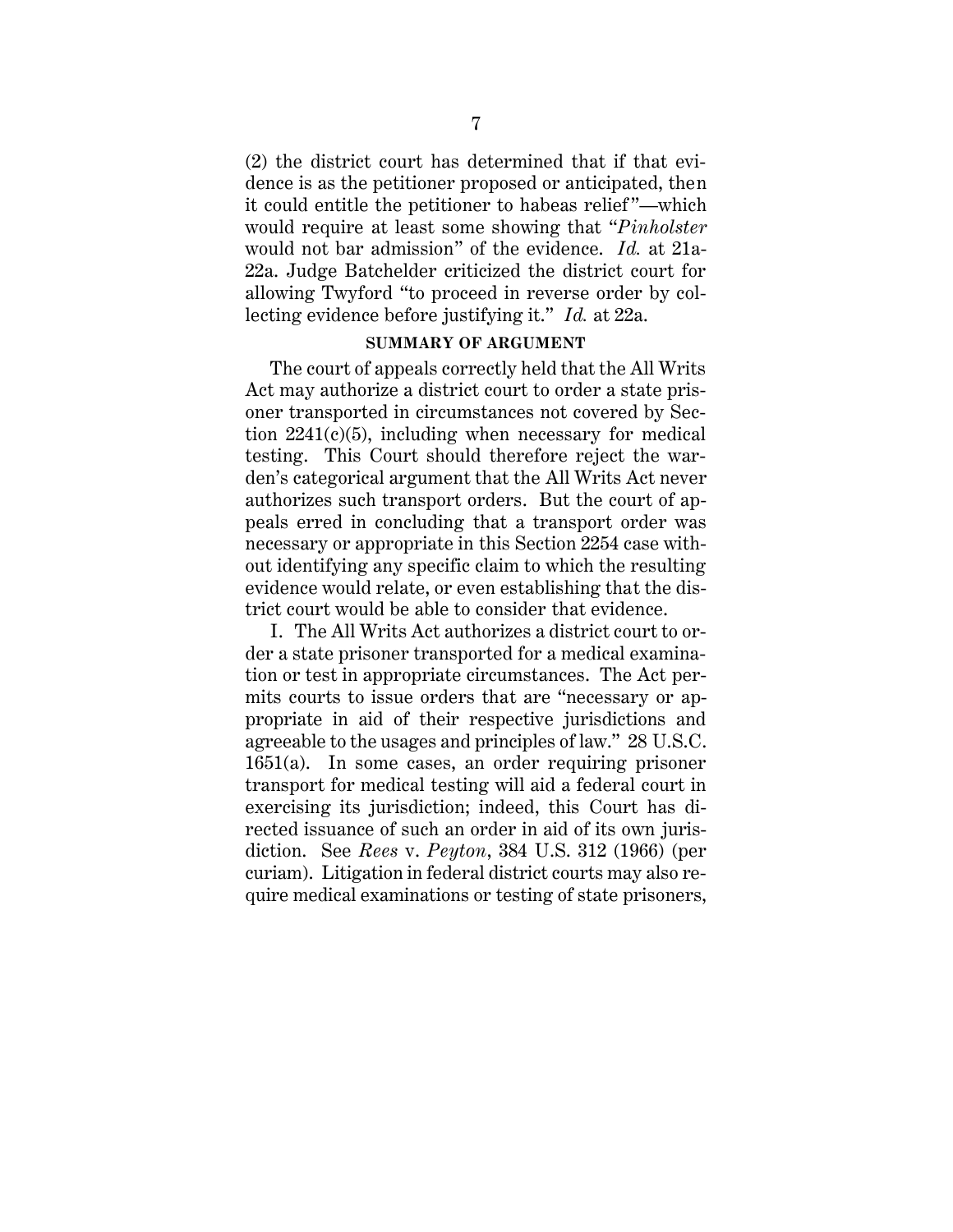including in suits under 42 U.S.C. 1983 or prosecutions of state or local officials who violate constitutional rights under color of law.

Contrary to the warden's assertion, Section 2241(c)'s limit on federal courts' authority to issue writs of habeas corpus does not prohibit orders requiring transportation of state prisoners in other circumstances, including for a medical test. The common law recognized a variety of forms of the writ of habeas corpus, but all of them addressed prisoner transportation only insofar as they required that a prisoner be produced *before a court* for specified purposes. Consistent with that understanding, the only type of transport that Section 2241(c) addresses is transport to a court for the purpose of testimony or to be prosecuted.  $28 \text{ U.S.C. } 2241 \text{ (c)(5)}.$ 

An order directing that a prisoner be transported for a medical test is not a writ of habeas corpus governed by Section 2241(c). It does not direct a custodian to produce a prisoner before a court for one of the purposes traditionally served by writs of habeas corpus. Instead, it directs a custodian to transport the prisoner to a third-party facility for a medical test. Nothing in the common law or the statutory text suggests that Section 2241(c) governs all transport orders to all locations for all purposes. The warden's contrary reading would prohibit a federal court from ordering a state prisoner transported even as part of a final judgment granting relief for a constitutional violation—a result that the warden appears to recognize is untenable.

II. Although the All Writs Act can in some circumstances authorize a transport order, the court of appeals erred in concluding that a transport order was necessary or appropriate in this case without identifying any specific claim to which the resulting evidence would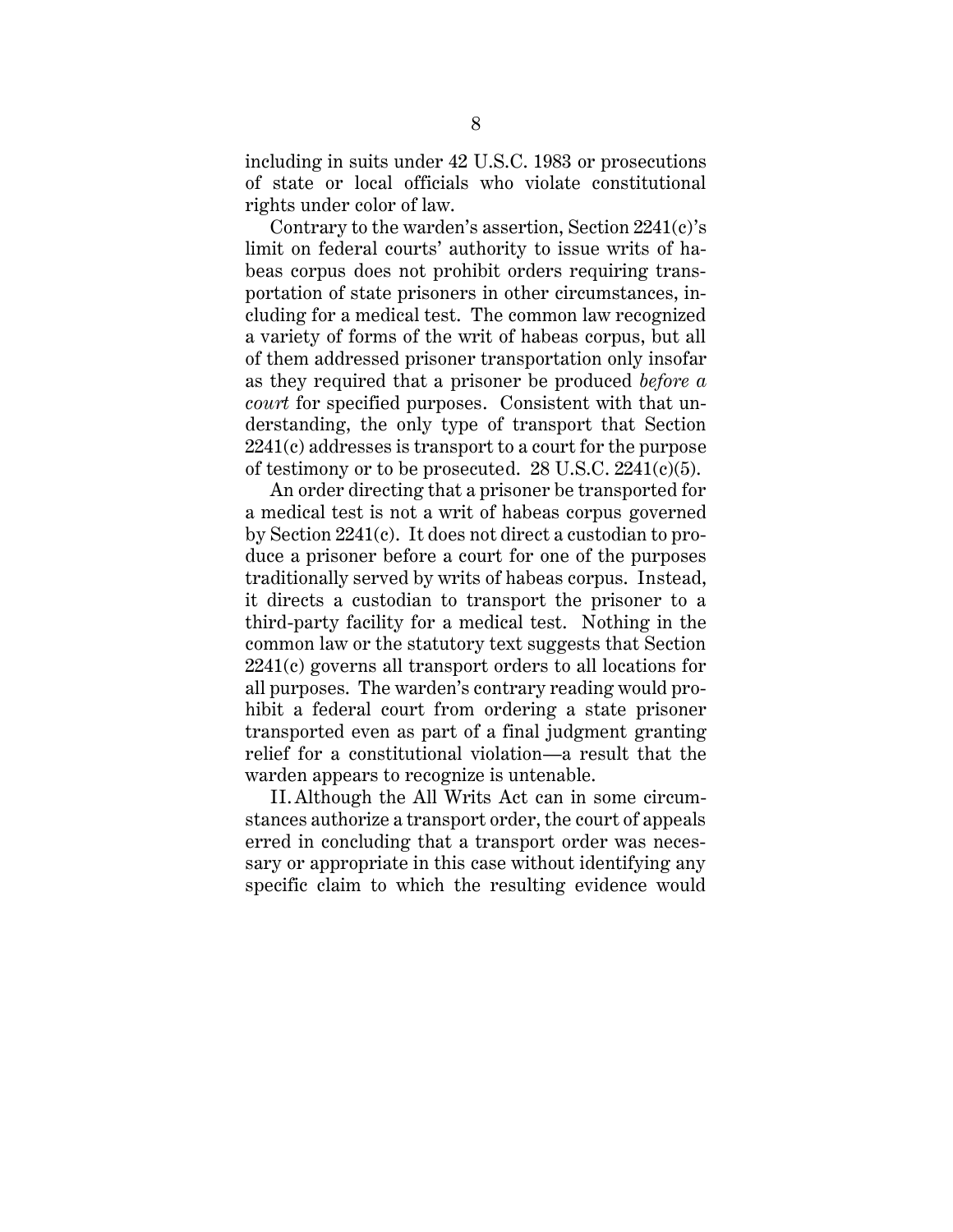relate—or even establishing that the district court would be able to consider that evidence. The Antiterrorism and Effective Death Penalty Act of 1996 (AEDPA), Pub. L. No. 104-132, Tit. I, 110 Stat. 1217, and the rules applicable to Section 2254 cases significantly limit the ability of habeas petitioners to develop and present new evidence. Before using the All Writs Act to facilitate the development of evidence in a Section 2254 case, therefore, a court must at minimum find that the request satisfies the general standard governing discovery in such cases, which requires a showing that the evidence could be used to demonstrate the prisoner's entitlement to relief. Absent such a showing, the order would be neither "necessary or appropriate" nor "agreeable to the usages and principles of law." 28 U.S.C. 1651(a). Because the court of appeals failed to engage in the analysis required by the All Writs Act, this Court should vacate the judgment below and remand to allow the lower courts to consider Twyford's transport request under the proper standard.

#### **ARGUMENT**

## <span id="page-15-1"></span><span id="page-15-0"></span>**I. THE ALL WRITS ACT ALLOWS A DISTRICT COURT TO ORDER TRANSPORT OF A STATE PRISONER FOR A MEDICAL TEST IN APPROPRIATE CIRCUMSTANCES**

The All Writs Act authorizes federal courts to issue orders not specifically addressed by statute when such orders are necessary or appropriate to the exercise of their jurisdiction and consistent with other relevant law. An order requiring that a state prisoner be transported for medical testing may satisfy those standards. In fact, this Court has authorized such an order in aid of its own jurisdiction. And those orders are entirely consistent with Section 2241(c), which governs writs of habeas corpus but does not limit courts' authority to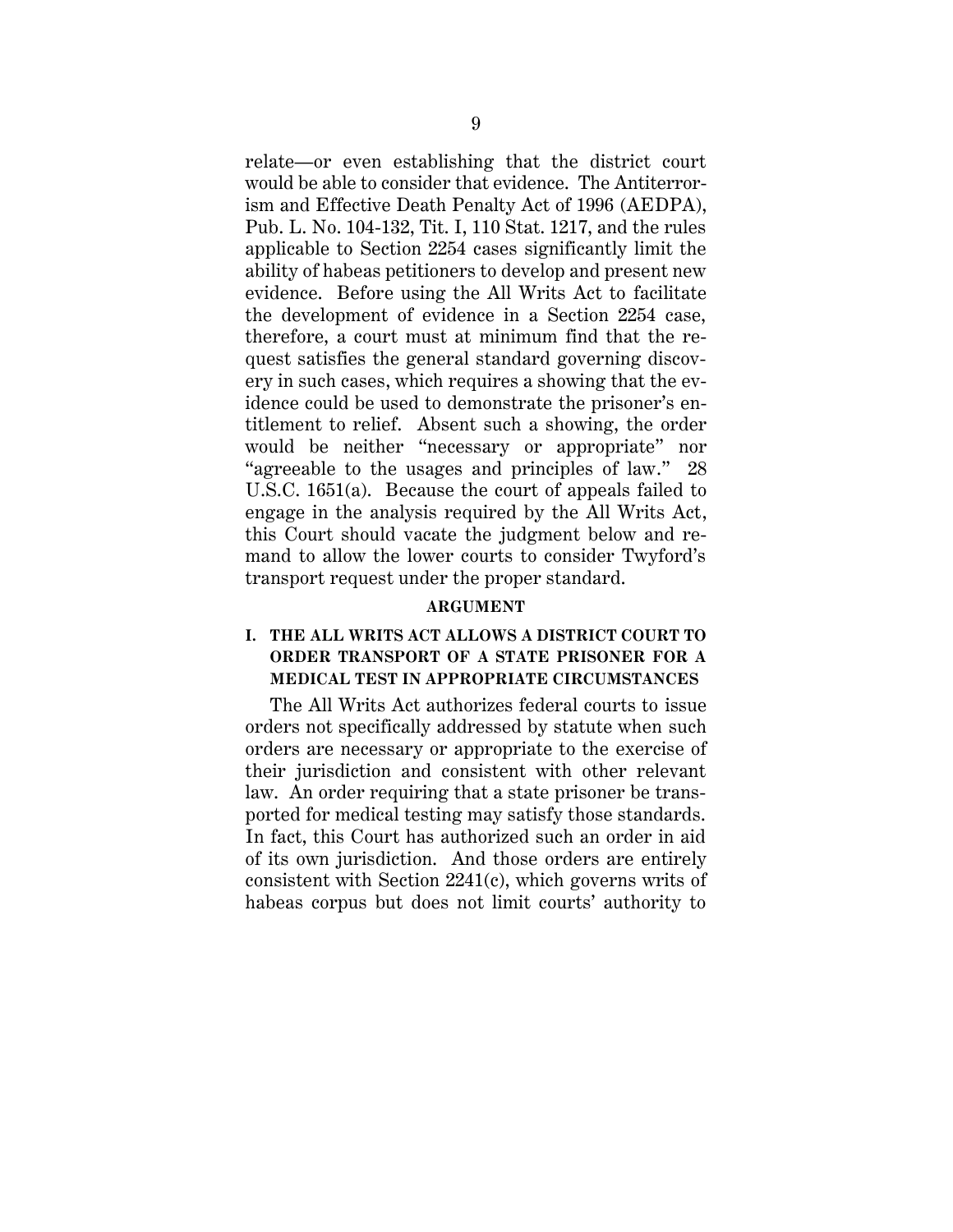order prisoner transportation for other purposes. The Court should therefore reject the warden's categorical argument that a federal court can *never* order a state prisoner transported for a medical test. In so doing, however, the Court should also reiterate the settled All Writs Act principles that define and limit the circumstances in which such orders are appropriate.

## <span id="page-16-0"></span>**A. The All Writs Act Authorizes District Courts To Issue Orders That Are Necessary Or Appropriate In Aid Of Their Jurisdiction**

1. The All Writs Act was originally adopted in the Judiciary Act of 1789, ch. 20, § 14, 1 Stat. 81-82. It now provides that "courts established by Act of Congress may issue all writs necessary or appropriate in aid of their respective jurisdictions and agreeable to the usages and principles of law." 28 U.S.C. 1651(a); see *Pennsylvania Bureau of Corr.* v. *United States Marshals Serv.*, 474 U.S. 34, 40-41 (1985). This Court has long recognized that the Act serves to fill "the interstices of federal judicial power when those gaps threaten[] to thwart the otherwise proper exercise of federal courts' jurisdiction." *Pennsylvania Bureau of Corr.*, 474 U.S. at 41. The text of the Act and this Court's precedents define the scope of that gap-filling authority.

First, the All Writs Act authorizes a federal court to issue orders "in aid of" its existing jurisdiction, 28 U.S.C. 1651(a); "the Act does not enlarge that jurisdiction," *Clinton* v. *Goldsmith*, 526 U.S. 529, 535 (1999). Any exercise of authority under the Act thus must be grounded in an independent grant of subject matter jurisdiction. *Ibid.*; see *United States* v. *Denedo*, 556 U.S. 904, 913-914 (2009).

Second, the Act authorizes orders that are "agreeable to the usages and principles of law." 28 U.S.C. 1651(a).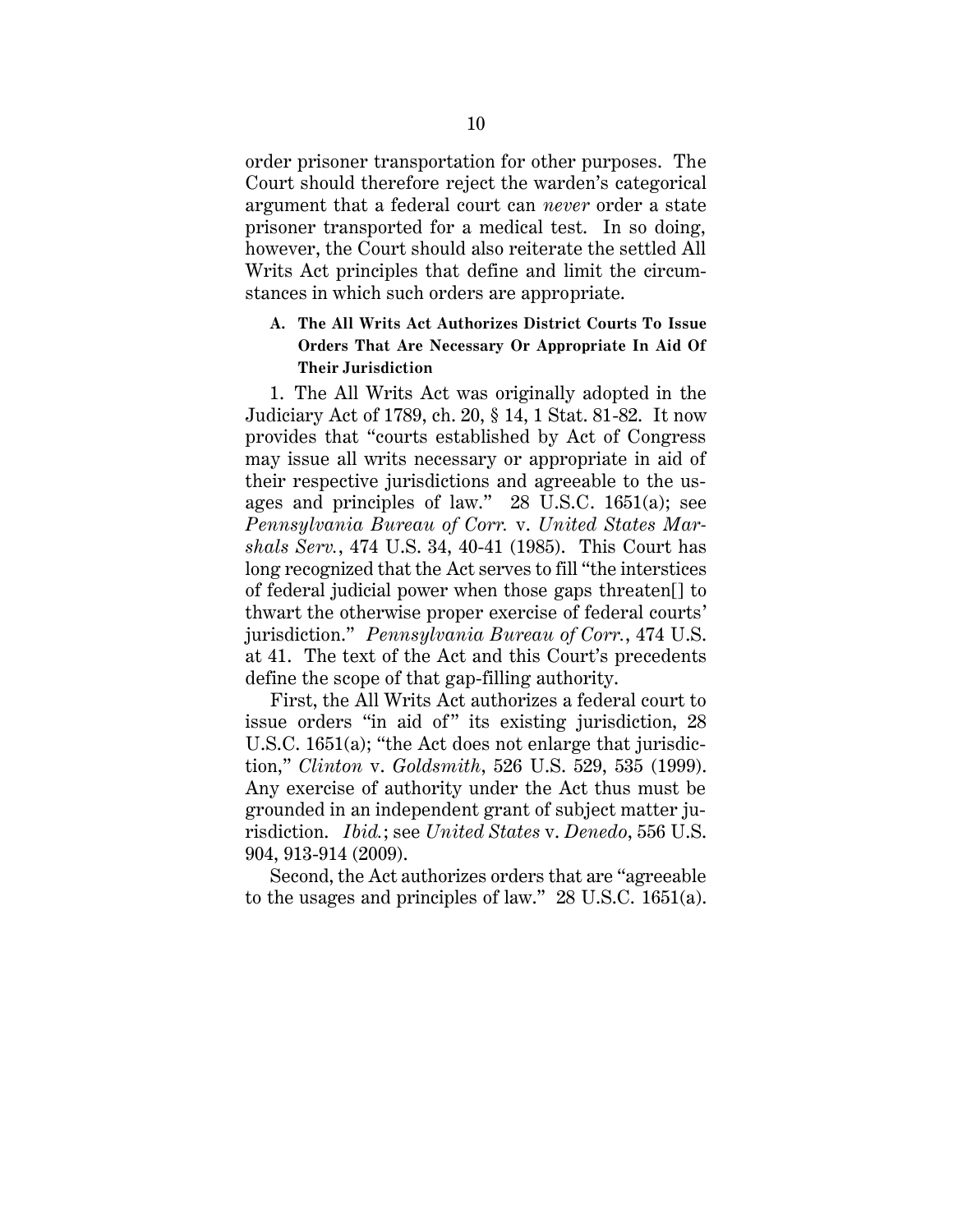A court thus must ensure that any exercise of authority under the Act is "consistent with" the governing statutory scheme and other relevant laws. *United States* v. *New York Tel. Co.*, 434 U.S. 159, 176 (1977). And a party "may not, by resorting to the All Writs Act, avoid complying with" other "statutory requirements." *Syngenta Crop Prot., Inc.* v. *Henson*, 537 U.S. 28, 32-33 (2002). "Where a statute specifically addresses the particular issue at hand, it is that authority, and not the All Writs Act, that is controlling." *Pennsylvania Bureau of Corr.*, 474 U.S. at 43. The Court has held, for example, that the Act cannot be invoked to "avoid complying with the statutory requirements for removal," *Syngenta Crop Prot.*, 537 U.S. at 32-33, to circumvent Federal Rule of Criminal Procedure 29, *Carlisle* v. *United States*, 517 U.S. 416, 429 (1996), or "as a substitute for an authorized appeal," *United States Alkali Export Ass'n* v. *United States*, 325 U.S. 196, 203 (1945).

Third, the All Writs Act authorizes courts to issue orders that are "necessary or appropriate." 28 U.S.C. 1651(a). That grant of authority is "not limited to those situations where it is 'necessary' to issue the writ or order 'in the sense that the court could not otherwise discharge its \* \* \* duties.'" *New York Tel. Co.*, 434 U.S. at 173 (citation omitted). But the Act confers "a power essentially equitable and, as such, not generally available to provide alternatives to other, adequate remedies at law." *Goldsmith*, 526 U.S. at 537. For the same reason, courts invoking the Act should take into account other equitable considerations, including any "burden[]" imposed on third parties. *New York Tel.*, 434 U.S. at 175.

2. Based on those considerations, this Court has approved the use of the All Writs Act in a variety of circumstances. The Act is the source of the Court's authority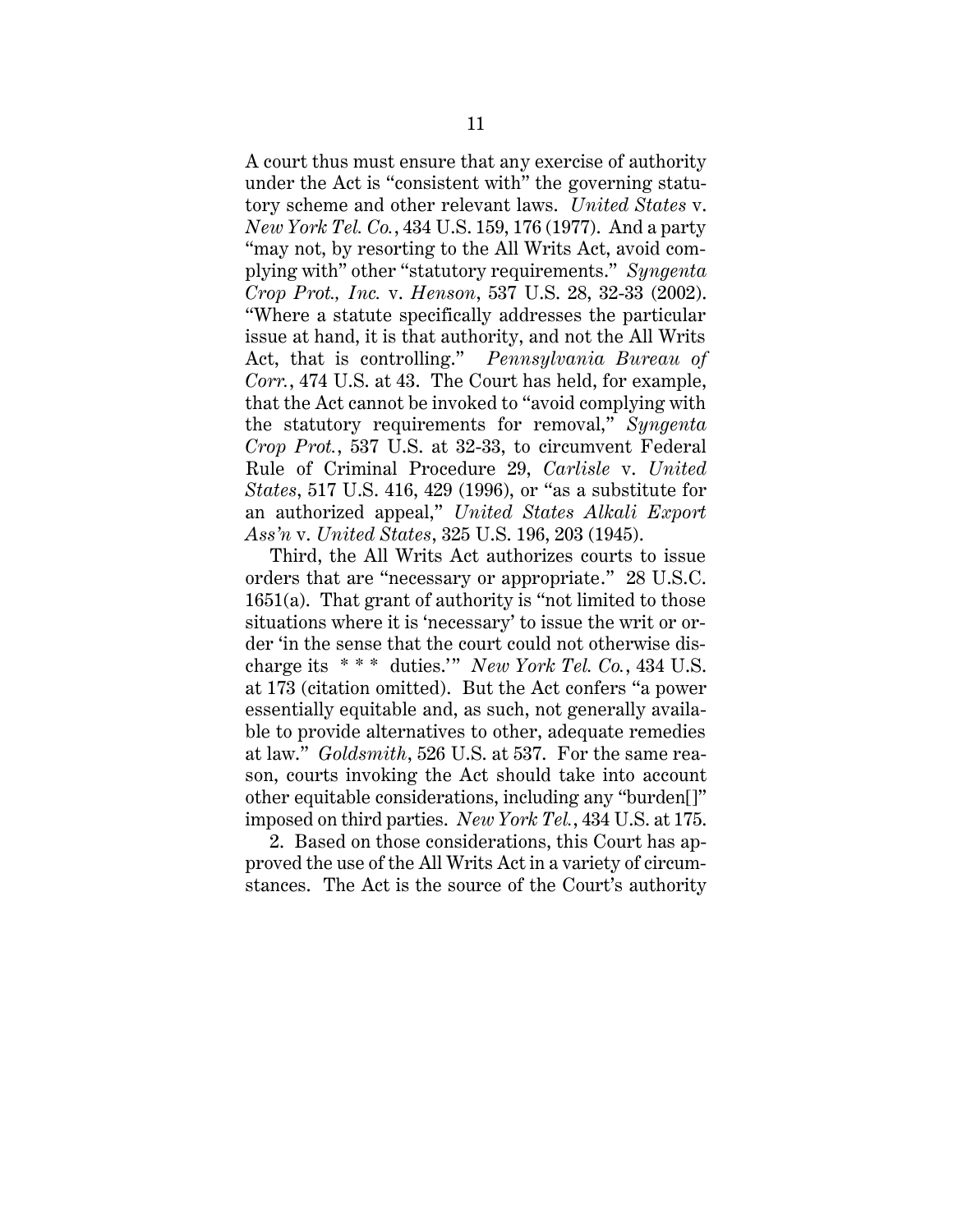to issue injunctions pending appeal. See *Wisconsin Right to Life, Inc.* v. *FEC*, 542 U.S. 1305, 1306 (2004) (Rehnquist, C.J., in chambers). The Court has also held, for example, that the Act authorizes orders compelling "telephone companies to assist in the installation and operation of pen registers" (before Congress provided statutory authority for such orders, 18 U.S.C. 3123(b)(2)), *New York Tel. Co.*, 434 U.S. at 177; orders governing discovery in habeas proceedings (before the Court issued rules governing that subject), *Harris* v. *Nelson*, 394 U.S. 286, 299-300 (1969); orders enjoining mergers pending review by the Federal Trade Commission, *FTC* v. *Dean Foods*, 384 U.S. 597, 603-605 (1966); and orders requiring that a prisoner be brought to court "to argue his own appeal," *Price* v. *Johnston*, 334 U.S. 266, 284 (1948), or to attend a hearing, *United States* v. *Hayman*, 342 U.S. 205, 220-222 (1952).

## <span id="page-18-0"></span>**B. An Order Requiring Transport Of A State Prisoner For A Medical Test May Be Necessary Or Appropriate In Aid Of A District Court's Jurisdiction**

An order directing that a state prisoner be transported for medical testing is not categorically outside the authority conferred by the All Writs Act. Such orders should not be issued lightly, but they may in some cases aid courts in the exercise of their jurisdiction, be consistent with other relevant law, and qualify as "necessary or appropriate" under the circumstances.

1. Ordering that a prisoner be transported for a medical test will sometimes aid a federal court in exercising its jurisdiction. This Court, for example, directed issuance of such an order in *Rees* v. *Peyton*, 384 U.S. 312 (1966) (per curiam). Melvin Rees, a state prisoner, filed a petition for a writ of certiorari seeking review of the denial of his federal habeas petition. *Id.* at 313.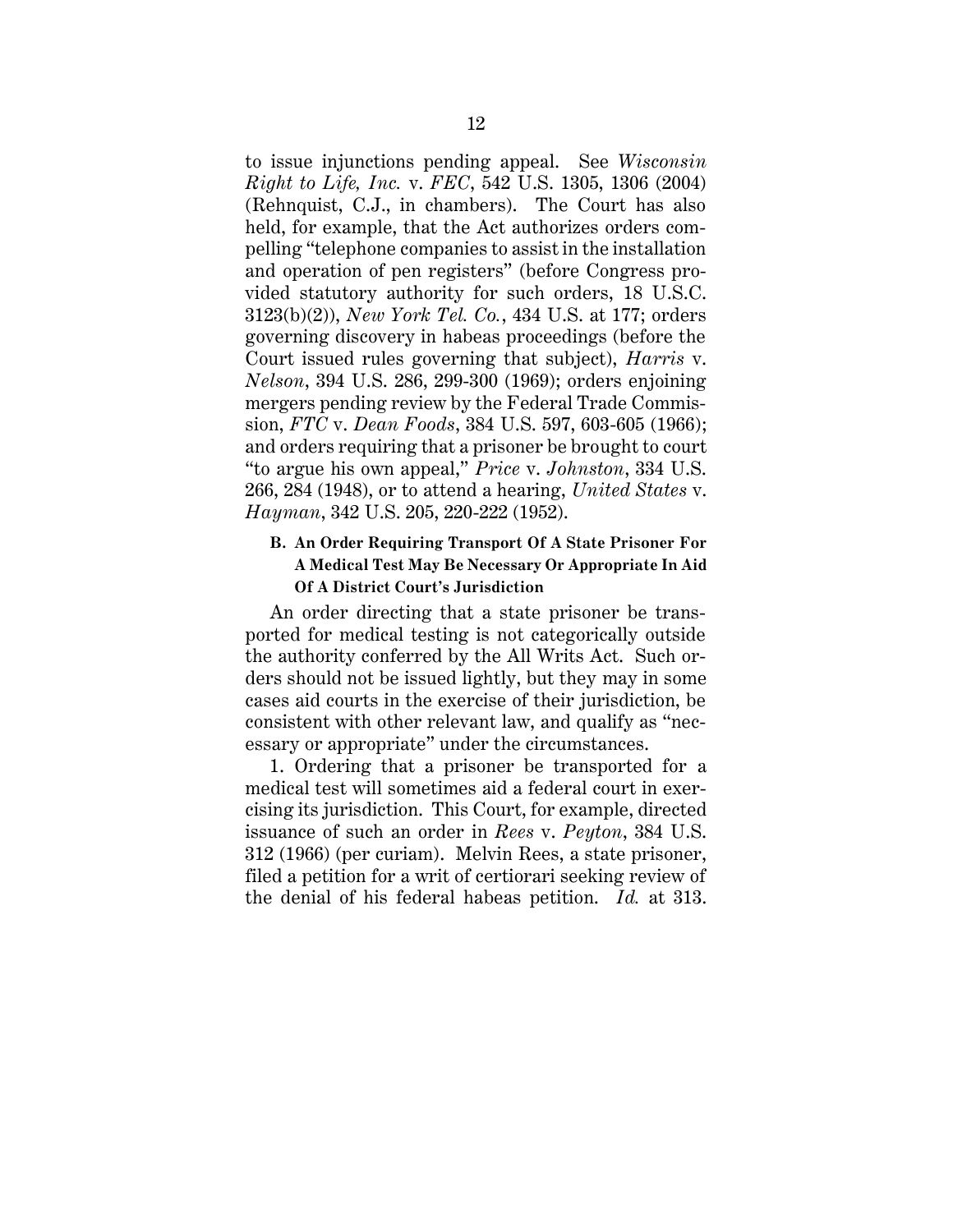Rees later directed his counsel to withdraw the petition, but counsel advised the Court that he had doubts about Rees's mental competence. *Ibid.* The Court explained that whether Rees should be allowed to withdraw his petition "is a question which it is ultimately the responsibility of this Court to determine, in the resolution of which Rees' mental competence is of prime importance." *Ibid.* Echoing the All Writs Act, the Court ordered that, "in aid of the proper exercise of [the] Court's certiorari jurisdiction," the district court should determine Rees's competence. *Id.* at 313-314. The Court further directed that, if necessary, the district court should order Rees transported to a federal facility for examination: "[I]t will be appropriate for the District Court to subject Rees to psychiatric and other appropriate medical examinations and, so far as necessary, to temporary federal hospitalization for this purpose." *Id.* at 314. 1

*Rees* was, of course, an unusual case. But litigation in federal district courts may also require medical examinations or testing of state prisoners. The United States, for example, prosecutes state and local correctional or law-enforcement officers who willfully violate or conspire to violate state prisoners' constitutional rights. See 18 U.S.C. 241-242. In cases involving excessive force, medical examinations or testing may be necessary to resolve a dispute over the existence and extent of the victim's injuries. Cf. *Wilkins* v. *Gaddy*, 559 U.S. 34, 37 (2010) (per curiam) ("The extent of injury suffered by an inmate is one factor that may suggest

 $<sup>1</sup>$  The district court found Rees incompetent, and after discussions</sup> with the parties this Court held his petition for a writ of certiorari until his death several decades later. See *Ryan* v. *Valencia Gonzales*, 568 U.S. 57, 69 (2013).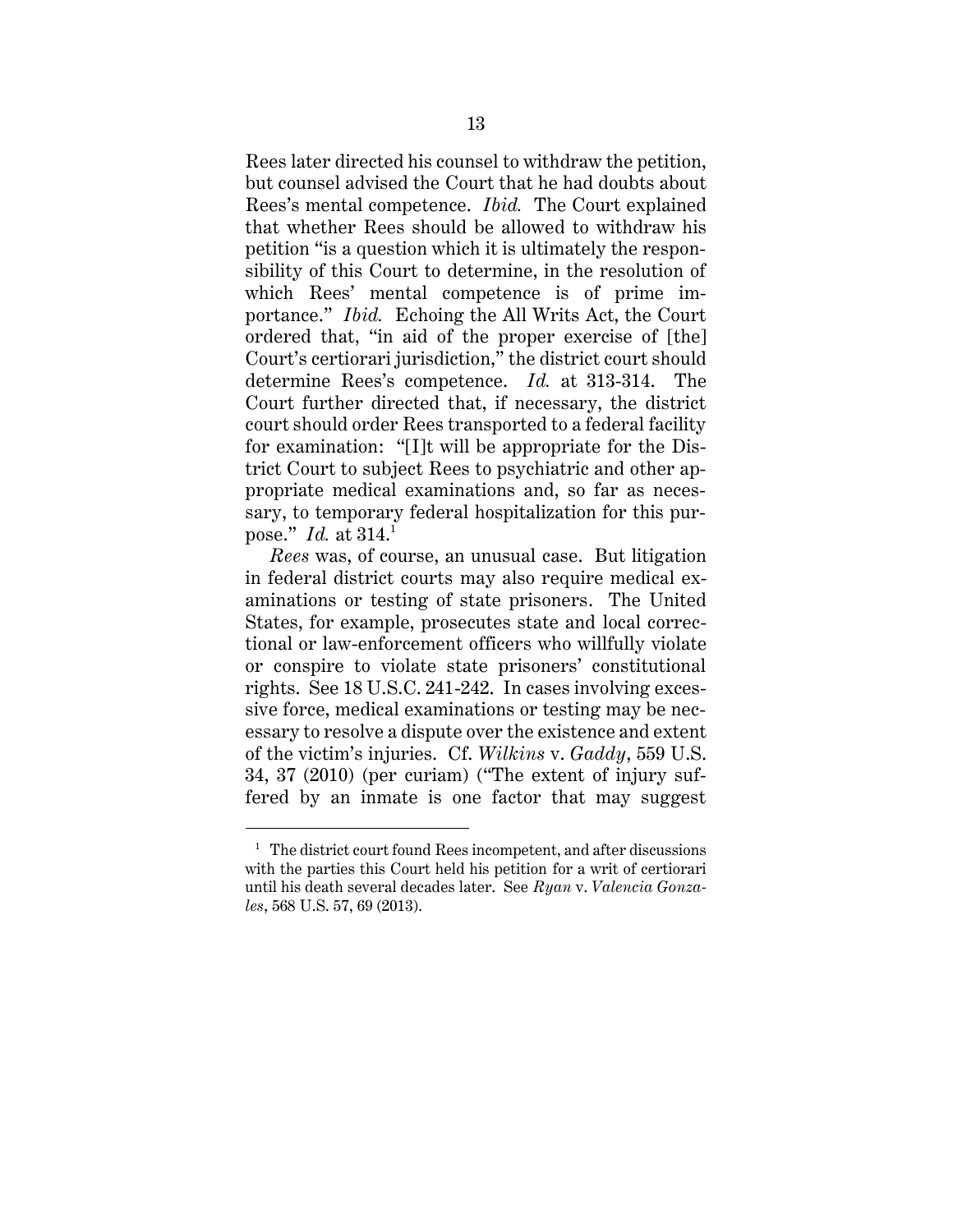'whether the use of force could plausibly have been thought necessary' in a particular situation.") (brackets and citation omitted). Similar issues can arise in private excessive-force suits brought by prisoners under 42 U.S.C. 1983, or in Section 1983 suits alleging that prison officials were deliberately indifferent to a prisoner's need for medical care. See, *e.g.*, *Christy* v. *Robinson*, 216 F. Supp. 2d 398, 404 (D.N.J. 2002) (noting that the court had ordered the state prison's medical care provider to "arrange for" the prisoner plaintiff "to be examined by two independent doctors"); *Delker* v. *Maass*, 843 F. Supp. 1390, 1395 (D. Or. 1994) (explaining that the plaintiff "was examined by \* \* \* a court appointed independent medical expert" "while the action was pending"); see also *Ivey* v. *Harney*, 47 F.3d 181, 187-188 (7th Cir. 1995) (Rovner, J., concurring).

Simple physical examinations can be done at the prison, but some tests may "require[] equipment that only [is] available at an outside facility." *Ivey*, 47 F.3d at 187-188 (Rovner, J., concurring). If courts have no authority to order transportation to those facilities, prison officials could effectively have an unreviewable veto over the ability of the United States and Section 1983 plaintiffs to secure important evidence supporting their cases.

2. An order requiring that a state prisoner be transported for medical testing may also be "agreeable to the usages and principles of law." 28 U.S.C. 1651(a). No statute "specifically addresses the particular issue," *Pennsylvania Bureau of Corr.*, 474 U.S. at 43, of prisoner transportation for medical tests. A party invoking the All Writs Act for that purpose is thus relying on the Act as a "residual source of authority" to address a matter that is "not otherwise covered by statute." *Ibid.*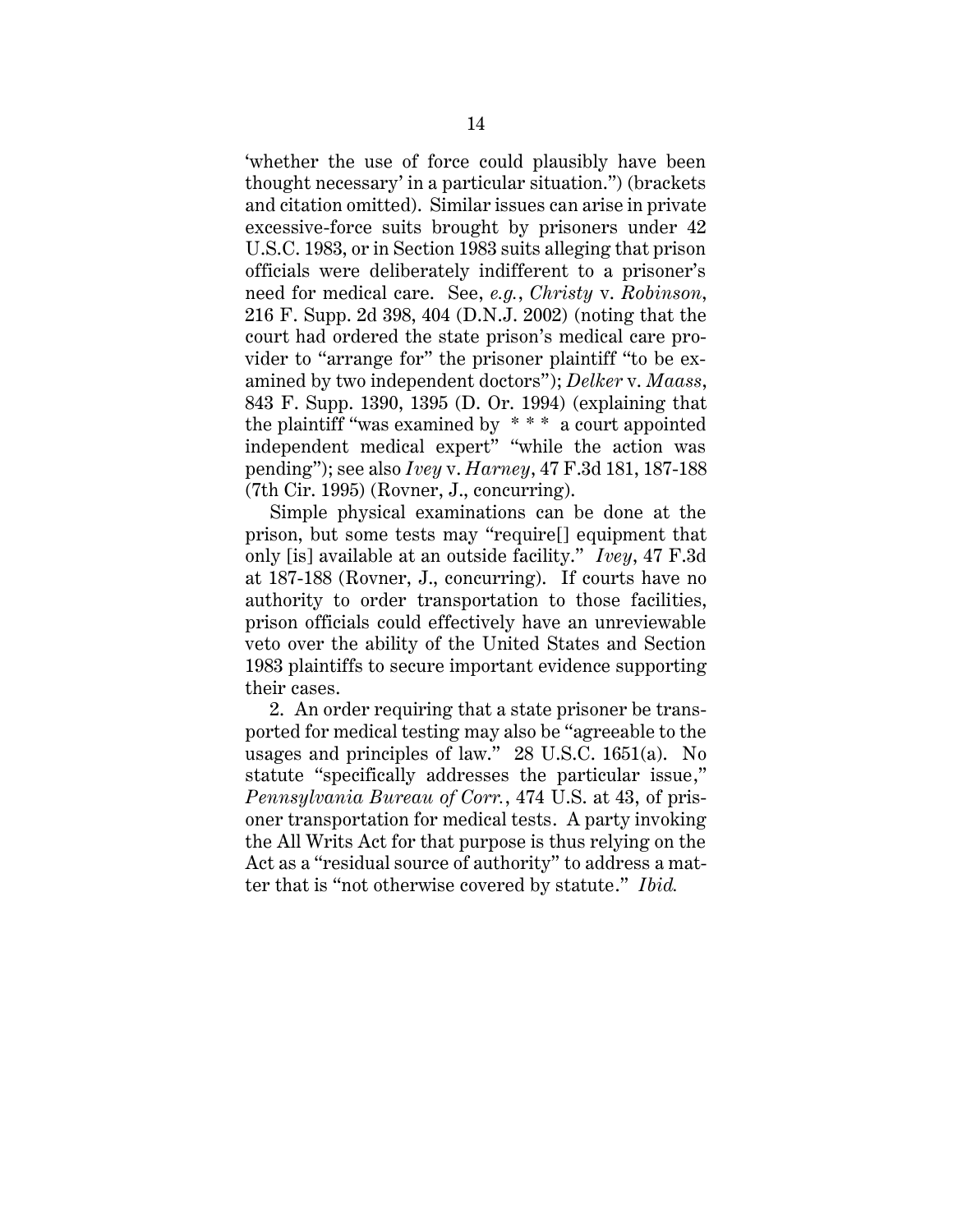As this Court has long recognized, moreover, "courts may rely upon [the All Writs Act] in issuing orders appropriate to assist them in conducting factual inquiries." *Harris*, 394 U.S. at 299. In *Harris*, which the Court decided before it issued rules governing habeas cases, the Court held that district courts could invoke the Act to "fashion appropriate modes of procedure" governing discovery in those cases. *Ibid.* And in *American Lithographic Co.* v. *Werckmeister*, 221 U.S. 603 (1911), the Court held that the Act authorizes a court to issue a subpoena duces tecum. *Id.* at 609.

More broadly, an order requiring a prison to make a prisoner available for a medical examination is analogous to a range of discovery provisions requiring the production of evidence within a person's control for inspection, copying, or testing. See, *e.g.*, Fed. R. Civ. P.  $34(a)(1)(B)$ ,  $45(a)(1)(A)(iii)$  and (C); Fed. R. Crim. P. 16(a)(1)(E) and (b)(1)(A),  $17(c)(1)$ .<sup>2</sup> As the warden recognizes, the district court's order in this case closely resembles a classic discovery order: Twyford "is in the

 $^2$  In civil proceedings, Federal Rule of Civil Procedure 35(a)(1) authorizes a court to order a physical or mental examination of a party to the case, or to order "a party to produce for examination a person who is in its custody or under its legal control." The text of Rule 35 suggests that, at least in cases in which both the prisoner and the warden are parties, the court could order the warden to produce the prisoner for offsite examination. But the advisory committee's notes provide that the rule addresses the circumstances in which a court can compel an unwilling party to "submit to an examination" rather than situations involving prisoner transportation. Fed. R. Civ. P. 35(a)(1) advisory committee's note (1970 Amendment). And courts have generally held that the rule does not apply when a prisoner seeks an examination of himself. See *Cottle* v. *Nevada Dep't of Corrs.*, No. 12-cv-645, 2013 WL 5773845, at \*2 (D. Nev. Oct. 24, 2013) (collecting cases).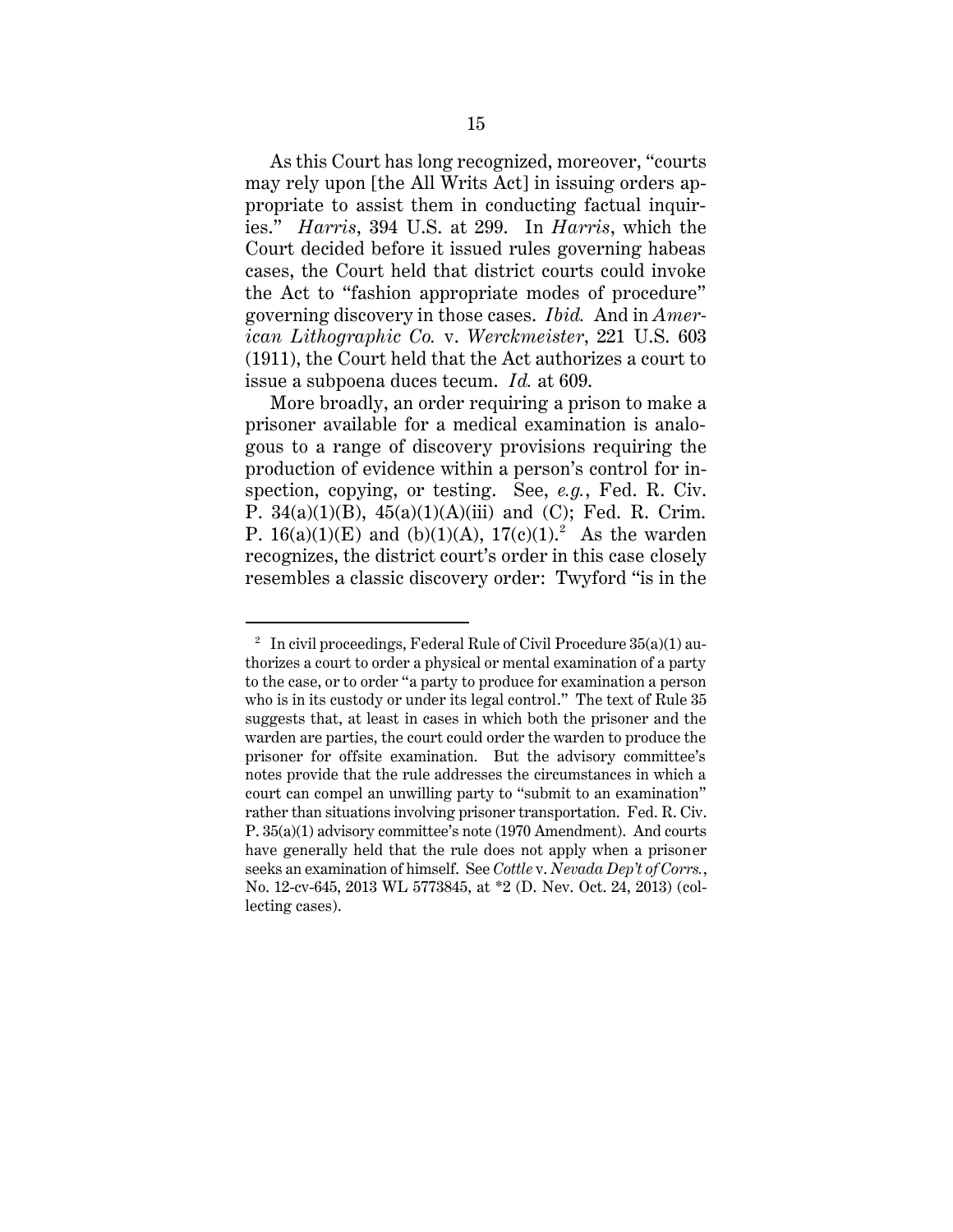State's possession," and the order "required the Warden to produce him" at a hospital where Twyford "hopes to obtain 'information that relates to the litigation.'" Br. 49 (citation omitted). "An order requiring a party to turn over something in its possession for an adverse party's review is a discovery order on any understanding of 'discovery.'" *Ibid.* 

The warden nonetheless asserts that an order requiring that a prisoner be transported for medical testing is not "agreeable to the usages and principles of law," 28 U.S.C. 1651(a), because it lacks a "common-law analogue" in the "judicial powers exercised at the founding." Br. 23, 31. The warden is of course correct that identifying an analogue in founding-era common law is one way to show that an order is "agreeable to the usages and principles of law." 28 U.S.C. 1651(a); see *Hayman*, 342 U.S. at 221 n.35. But this Court has rejected the warden's assertion that it is the *only* way. The All Writs Act "says that the writ must be agreeable to the usages and principles of 'law,' a term which is unlimited by the common law or the English law." *Price*, 334 U.S. at 282. The Court has thus declined to read the Act "as an ossification of the practice and procedure" that prevailed "in 1789, when the original Judiciary Act containing the substance of [the All Writs Act] came into existence." *Ibid.* The Court did not, for example, rely on any common law analogue in approving an order requiring transportation for medical testing, see *Rees*, 384 U.S. at 314, or requiring a telephone company to assist in the installation and operation of a pen register, see *New York Tel. Co.*, 434 U.S. at 177.

3. Finally, an order requiring that a prisoner be transported for medical testing may qualify as "necessary or appropriate." 28 U.S.C. 1651(a). Whether that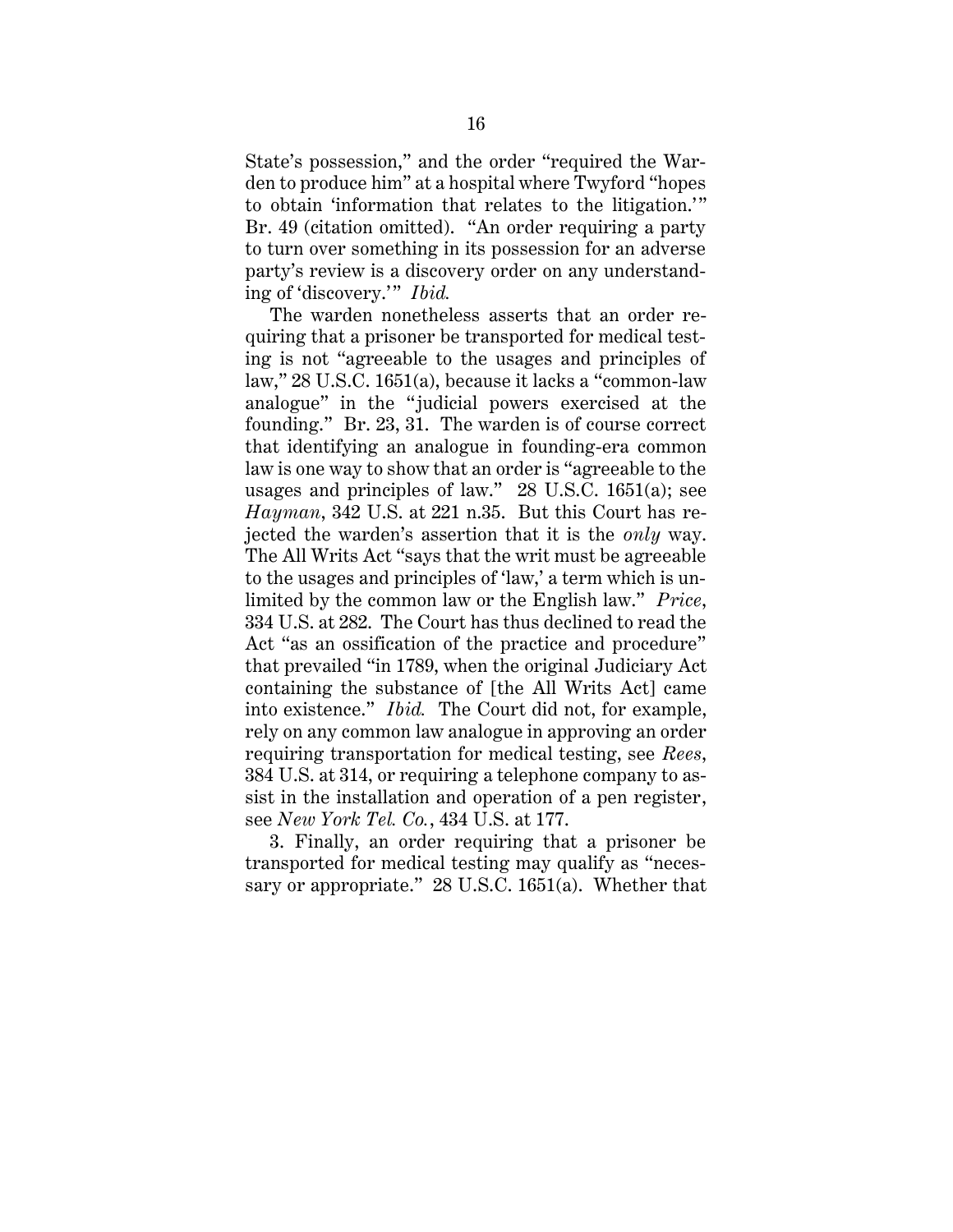standard is met will depend on the circumstances. As explained below, the restrictions on discovery in Section 2254 cases call for a particularly strong showing in that context. See pp. 25-29, *infra*. And in all contexts, the inquiry should reflect the All Writs Act's "essentially equitable" character. *Goldsmith*, 526 U.S. at 537. The relevant considerations include the requesting party's showing of need for the evidence sought and the availability of means for securing it. If, for example, the requested test or examination could be done in the prison, a transport order generally would not be appropriate. See *ibid.* Courts should also take into account the burden imposed on the prison and considerations relevant to the security and safety of the prisoner, medical and prison staff, and the public during the transportation and testing. See Warden Br. 46-47; cf. *Price*, 334 U.S. at 284-285 (describing the factors courts should consider before invoking the All Writs Act to order a prisoner to be brought to court to argue an appeal).

#### <span id="page-23-0"></span>**C. Section 2241(c) Does Not Prohibit Orders Requiring Transport Of State Prisoners For Medical Tests**

In arguing that the All Writs Act can never authorize a court to order a prisoner transported for medical testing, the warden principally relies on 28 U.S.C. 2241(c). Br. 27-30, 33-34, 35-37. The warden begins with the premise that any order requiring the transportation of a prisoner is a "writ of habeas corpus" within the meaning of Section 2241(c). And he concludes that "[b]ecause [Section] 2241(c) does not permit" orders requiring transportation for medical testing, "it forbids them." Br. 33. But the warden's premise contradicts the longsettled understanding of what constitutes a writ of habeas corpus. And his conclusion would call into question courts' authority to order the transportation of prisoners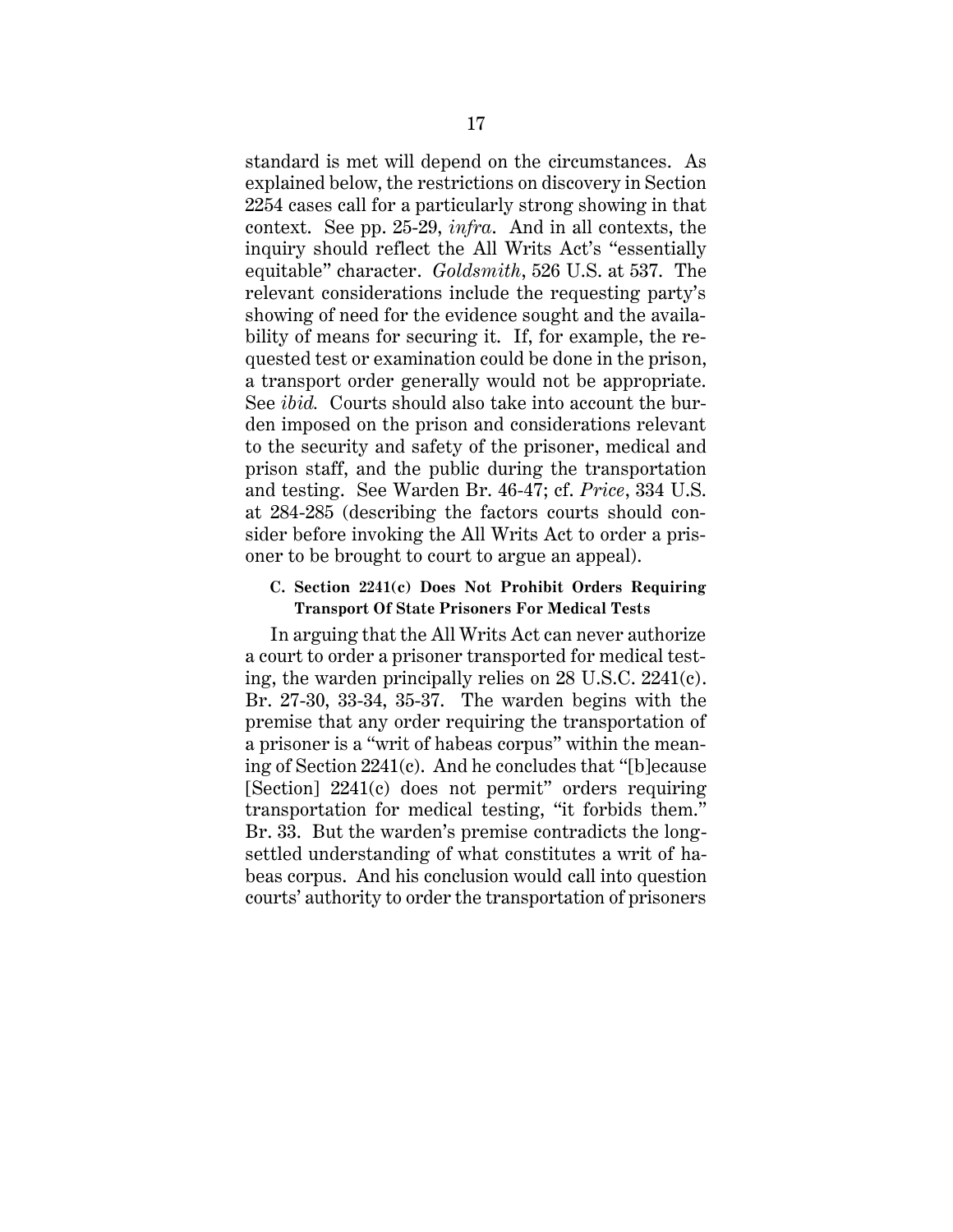in *any* circumstances—including when necessary to enforce a judgment or provide relief for a proven constitutional violation.

1. This Court looks to the common law roots of habeas corpus when interpreting statutes defining federal courts' habeas authority. See, *e.g.*, *DHS* v. *Thuraissigiam*, 140 S. Ct. 1959, 1969, 1971-1974 (2020); *Rasul* v. *Bush*, 542 U.S. 466, 473-475 (2004). The common law recognized many forms of the writ, but the feature that unites them is that they required that a person be produced *before a court* for a specified purpose.

a. The most familiar form of the writ is known as the "'great writ'" or the "writ of habeas corpus *ad subjiciendum*." *Preiser* v. *Rodriguez*, 411 U.S. 475, 484 n.2 (1973) (citation and emphasis omitted); see 3 William Blackstone, *Commentaries on the Laws of England* 131 (1768) (Blackstone). The essence of the great writ "is an attack by a person in custody upon the legality of that custody." *Preiser*, 411 U.S. at 484. At common law, a court issuing such a writ addressed it to a prisoner's custodian, ordering him to produce (*habeas*) the body (*corpus*) of the prisoner before the court so the court could determine the legality of the prisoner's detention. 3 Blackstone 131 (explaining that the writ "command[ed]" "the person detaining another" "to produce the body of the prisoner"); see Rollin C. Hurd, *Treatise on the Right of Personal Liberty, and on the Writ of Habeas Corpus and the Practice Connected With It: With a View of the Law of Extradition of Fugitives* 243- 244 (1858) (Hurd) ("The production of the body constitutes an essential element of this proceeding."). Once a prisoner was produced to the court, that court retained authority over the prisoner while considering the merits of the prisoner's challenge. See William S. Church,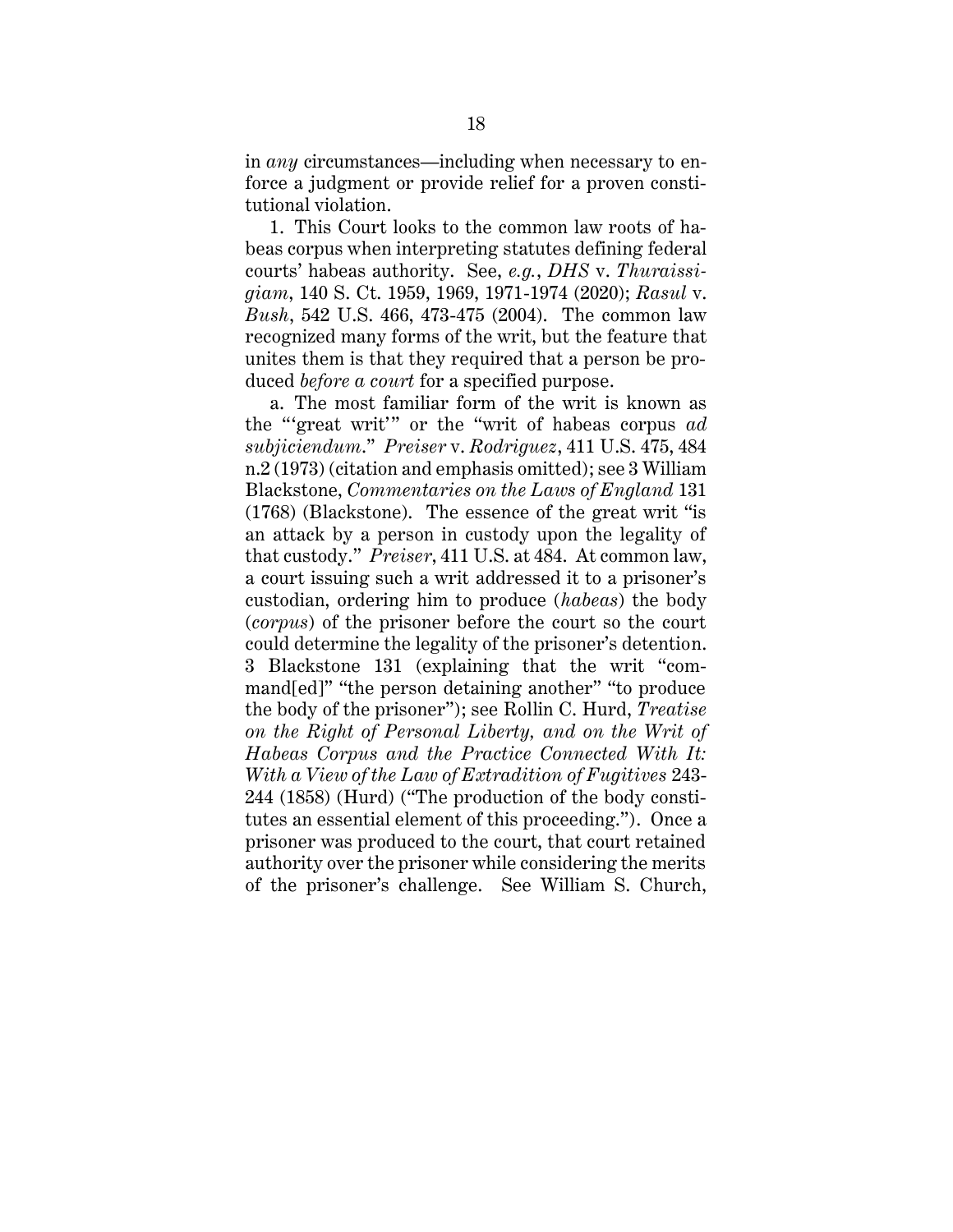*Treatise on the Writ of Habeas Corpus: Including Jurisdiction, False Imprisonment, Writ of Error, Extradition, Mandamus, Certiorari, Judgments, Etc.* 227 (1886) (explaining that at common law "the efficacy of the original commitment was considered to be superseded by the writ of habeas corpus while the proceedings under it were pending, and the safe keeping of the prisoner was entirely under the authority and direction of the court issuing it").

The common law also recognized various forms of the writ of habeas corpus used "for removing prisoners from one court into another for the more easy administration of justice." 3 Blackstone 129. Blackstone categorized those writs as writs of habeas corpus *ad respondendum*, *ad satisfaciendum*, *ad prosequendum*, *ad testificandum*, *ad deliberandum*, and *ad faciendum et recipiendum*. *Id.* at 129-131*.* Chief Justice Marshall identified the same traditional categories in *Ex parte Bollman*, 8 U.S. (4 Cranch) 75, 97-99 (1807).

Some of those writs were unique to the English system and do not apply in the courts of the United States. *Bollman*, 8 U.S. at 97-98. But federal courts recognized the common law writs of habeas corpus *ad prosequendum* and *ad testificandum*. *Ibid.* The writ of habeas corpus *ad prosequendum* ordered a custodian "to remove a prisoner" so he could be "prosecute[d] \* \* \* in the proper jurisdiction wherein the offense was committed." *Carbo* v. *United States*, 364 U.S. 611, 615 (1961) (emphasis omitted); see *United States* v. *Mauro*, 436 U.S. 340, 357-358 (1978); *Bollman*, 8 U.S. at 98. And the writ of habeas corpus *ad testificandum* ordered a custodian to produce a prisoner to "bear testimony[] in any court." *Bollman*, 8 U.S. at 98; see *Pennsylvania Bureau of Corr.*, 474 U.S. at 38-39.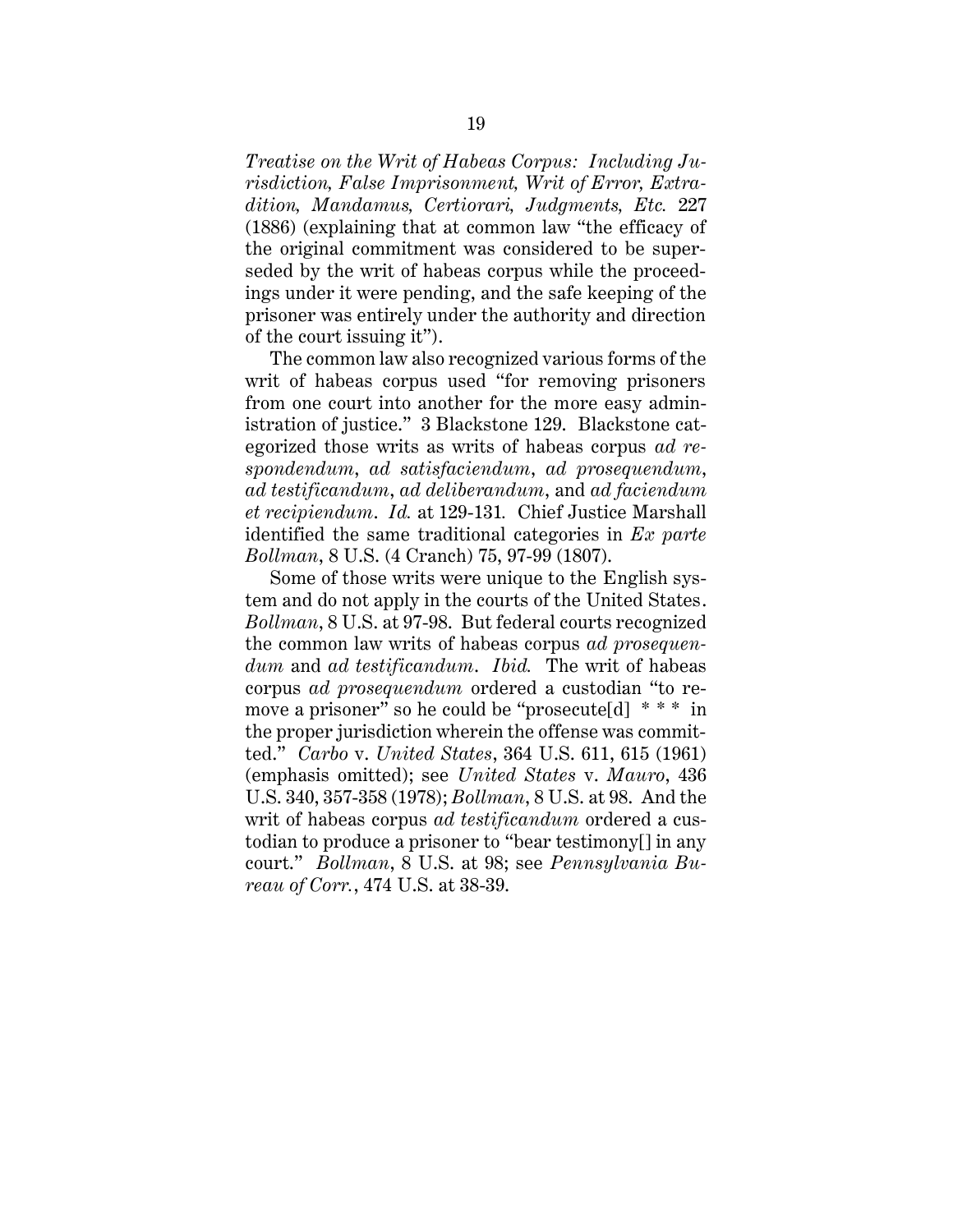As this Court has recognized, "regardless of its particular form," "[t]he historic \* \* \* usage of the writ \* \* \* is to produce the body of a person *before a court* for whatever purpose might be essential to the proper disposition of a cause." *Price*, 334 U.S. at 283 (emphasis added); see Neil Douglas McFeeley, *The Historical Development of Habeas Corpus*, 30 SMU L. Rev. 586 (1974) ("[T]he ancestor to the modern writ was merely a procedural order to 'have the body' before a court for various reasons."); Thomas Carl Spelling, *A Treatise on Extraordinary Relief in Equity and at Law* 931 (1893) (explaining that the term "habeas corpus" was "at [the] common law used in a variety of writs having for their object the production of the body of persons before courts and judges") (emphasis omitted); Hurd at 143 ("The same words [habeas corpus] were \* \* \* used in a variety of writs which had for their object the production of a person before a court or judge."). In all its forms, in other words, habeas corpus is "[a] writ employed to bring a person before a court." *Black's Law Dictionary* (11th ed. 2019). The warden identifies no form or use of the writ that does not fit that description. See Br. 27-30, 32-34, 35-37.

b. Section 2241 provides that "[t]he writ of habeas corpus shall not extend to a prisoner unless" one of five circumstances is present:

(1) He is in custody under or by color of the authority of the United States or is committed for trial before some court thereof; or

(2) He is in custody for an act done or omitted in pursuance of an Act of Congress, or an order, process, judgment or decree of a court or judge of the United States; or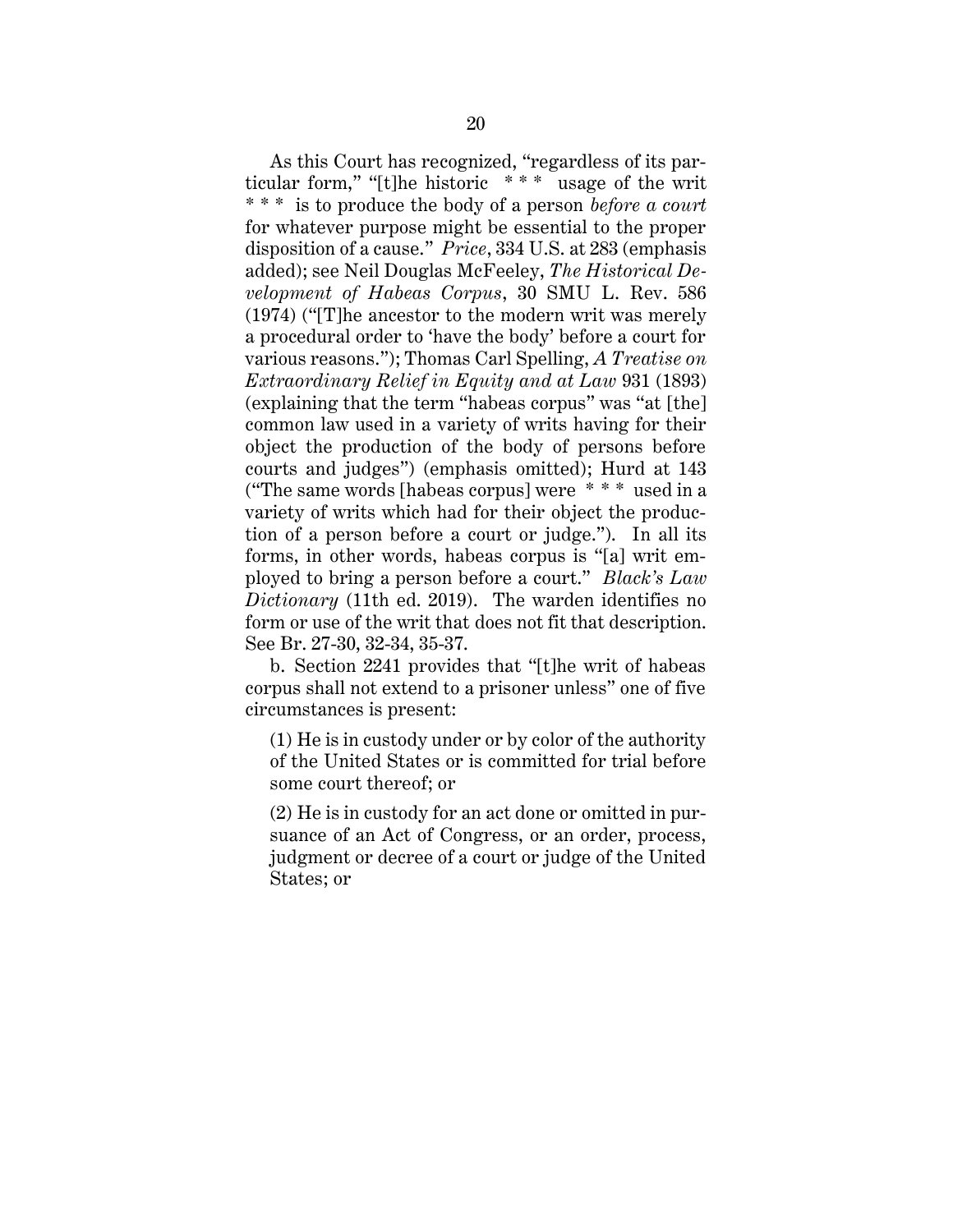(3) He is in custody in violation of the Constitution or laws or treaties of the United States; or

(4) He, being a citizen of a foreign state and domiciled therein is in custody for an act done or omitted under any alleged right, title, authority, privilege, protection, or exemption claimed under the commission, order or sanction of any foreign state, or under color thereof, the validity and effect of which depend upon the law of nations; or

(5) It is necessary to bring him into court to testify or for trial.

28 U.S.C. 2241(c). Paragraphs (1)-(4) essentially codify the great writ by authorizing federal courts to determine the legality of a prisoner's confinement (subject to other statutory restrictions, see, *e.g.*, 28 U.S.C. 2254, 2255). Modern practice has, however, generally dispensed with the requirement that the custodian physically produce the prisoner in court. See *Hayman*, 342 U.S. at 222 n.38; see also 28 U.S.C. 2243.

Accordingly, Section 2241(c)(5), which permits a federal court to issue a writ of habeas corpus when "[i]t is necessary to bring [a prisoner] into court to testify or for trial,"  $28 \text{ U.S.C. } 2241(c)(5)$ , is the only provision in Section 2241 that directly addresses prisoner transport. Section  $2241(c)(5)$  authorizes writs analogous to the common law writs of habeas *ad prosequendum* and *ad testificandum*. See *Mauro*, 436 U.S. at 357-358; cf. *Barber* v. *Page*, 390 U.S. 719, 723-724 (1968). And a Section  $2241(c)(5)$  writ bears the same hallmarks of the common law writs of habeas corpus *ad prosequendum* and *ad testificandum*: it orders a prisoner's custodian to produce the prisoner to a specific court's jurisdiction for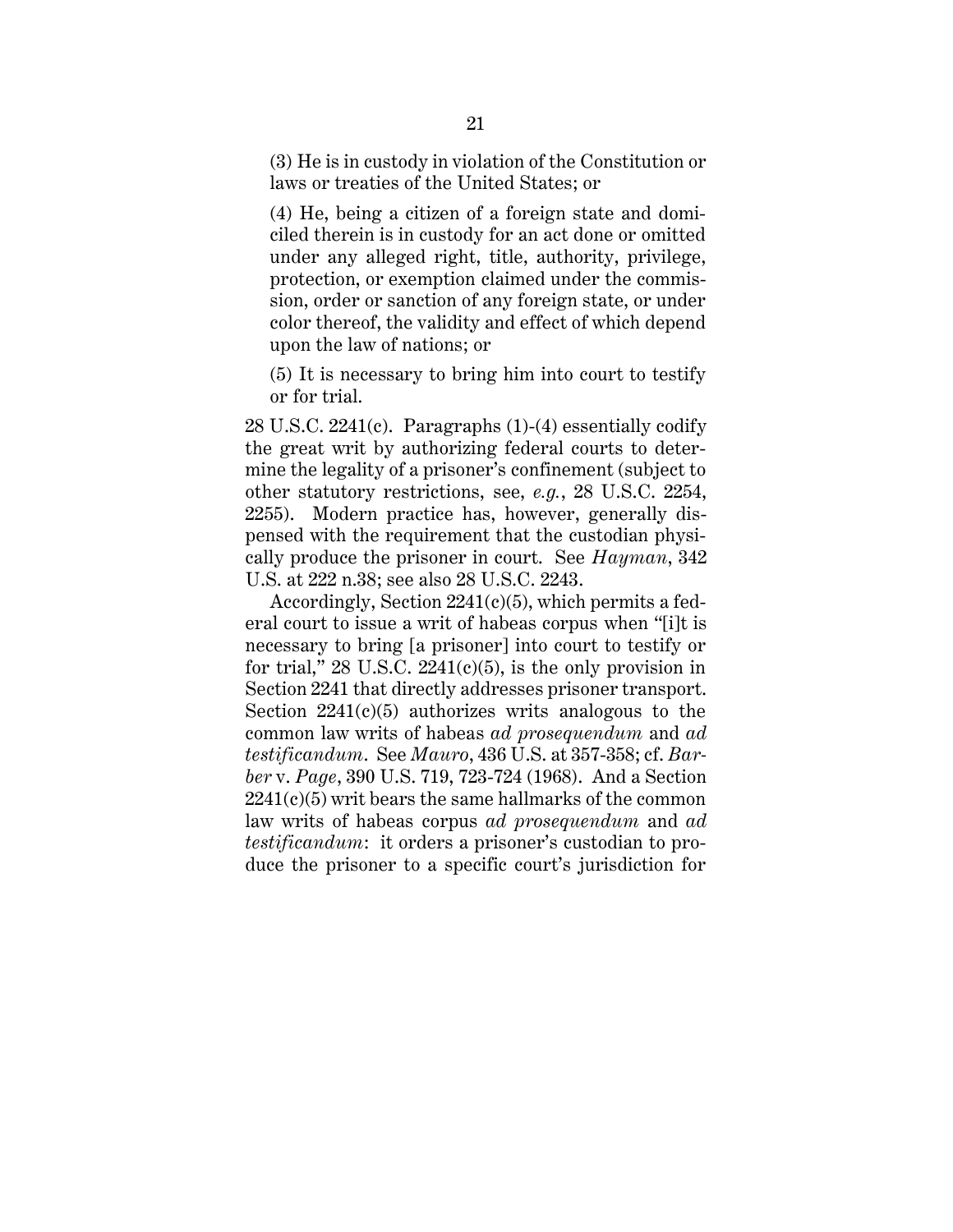the purpose of testimony or prosecution. See *Pennsylvania Bureau of Corr.*, 474 U.S. at 38-39.

c. To the extent that either the writ at common law or the writ as codified in Section 2241(c) addresses transport, therefore, it is transport of the prisoner by his custodian to a court for specified purposes. An order directing that a prisoner be transported for a medical test does not fit that description. It does not direct a custodian to produce a prisoner before a court for any of the purposes traditionally covered by writs of habeas corpus. Instead, it directs a custodian to transport the prisoner to a third-party medical facility for testing or an examination, just as the custodian would transport the prisoner for medical treatment if he became sick or injured and required care that could not be provided at the prison. And no one would refer to a prisoner's Section 1983 suit seeking such treatment as a petition for a writ of habeas corpus.

There is thus no basis in either the common law or the statutory text for the warden's contention that Section 2241(c) effects a sort of field preemption over the subject of prisoner transport, governing not just the issuance of traditional writs of habeas corpus, but also orders requiring transport to all locations in all situations for all purposes. Had Congress intended such a result, it would have used language addressing prisoner transport in general rather than writs of habeas corpus in particular.

The warden's broader conception of Section 2241(c) also contradicts this Court's precedents. The Court's decision in *Rees* neither described the contemplated court-ordered transfer of the prisoner to a federal medical facility as a writ of habeas corpus nor considered the limits in Section 2241(c), which was the same in 1966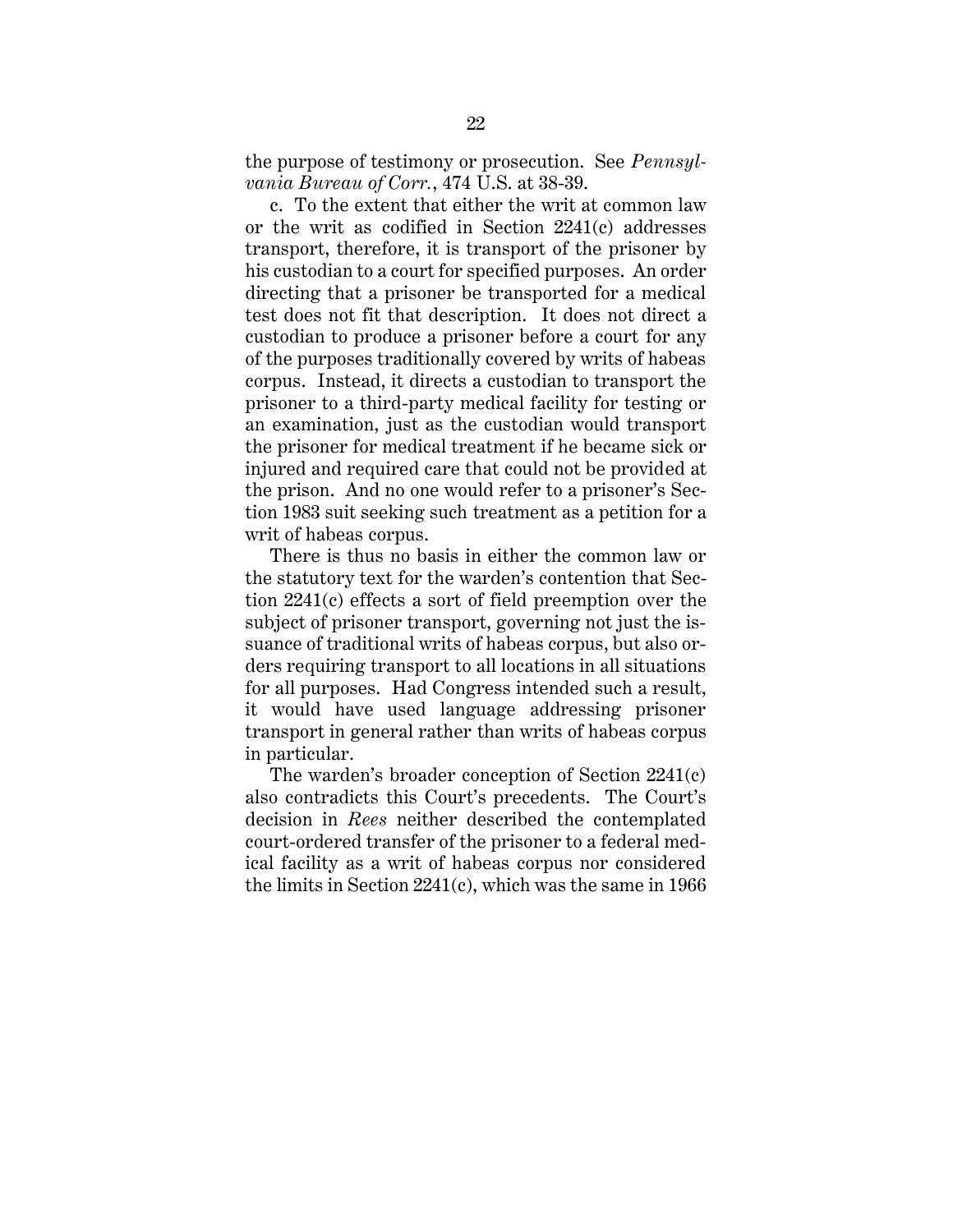as it is today. 384 U.S. at 313-314; see 28 U.S.C. 2241(c) (1964). And the Court has twice held that the All Writs Act authorizes the issuance of orders requiring prisoners to be transported to court for purposes not covered by  $28$  U.S.C.  $2241(c)(5)$  or its predecessors—a circumstance far closer to the historical writ of habeas corpus. See *Price*, 334 U.S. at 284 (order that a prisoner be brought to the court of appeals to argue his own appeal); *Hayman*, 342 U.S. at 220-221 (order that a prisoner be brought to court for a hearing on his motion under 28 U.S.C. 2255).<sup>3</sup>

2. The warden's interpretation of Section 2241(c) would also have disruptive consequences extending far beyond the specific question presented here. The warden asserts that Section 2241(c) "*forbids* orders requiring prisoner transportation in 'other circumstances' " not specifically described in that provision. Br. 33 (citation omitted). Under that reading, Section 2241(c) would prohibit not just ancillary transportation orders issued under the All Writs Act, but *any* other federal court order requiring a state prisoner to be transported even as final relief after finding a violation of the

<sup>&</sup>lt;sup>3</sup> The warden errs in asserting (Br. 37) that the limits in Section 2241(c) are particularly salient here "given that this is a habeas case." As discussed, see pp. 20-22, *supra*, Section 2241(c) does not limit prisoner transport orders for medical testing or examinations in *any* type of case—including habeas cases under Section 2254. The mere fact that such an order is issued *in* a habeas proceeding under Section 2254 does not transform the order *into* a writ of habeas corpus. Cf. *Hayman*, 342 U.S. at 220 (explaining that an order requiring "the presence of [the habeas petitioner] confined in another district" at a Section 2255 hearing would "not be \* \* \* an original writ of habeas corpus" and that "[i]ssuance of " such an order "is auxiliary to the jurisdiction of the trial court over [the petitioner] granted in Section 2255 itself").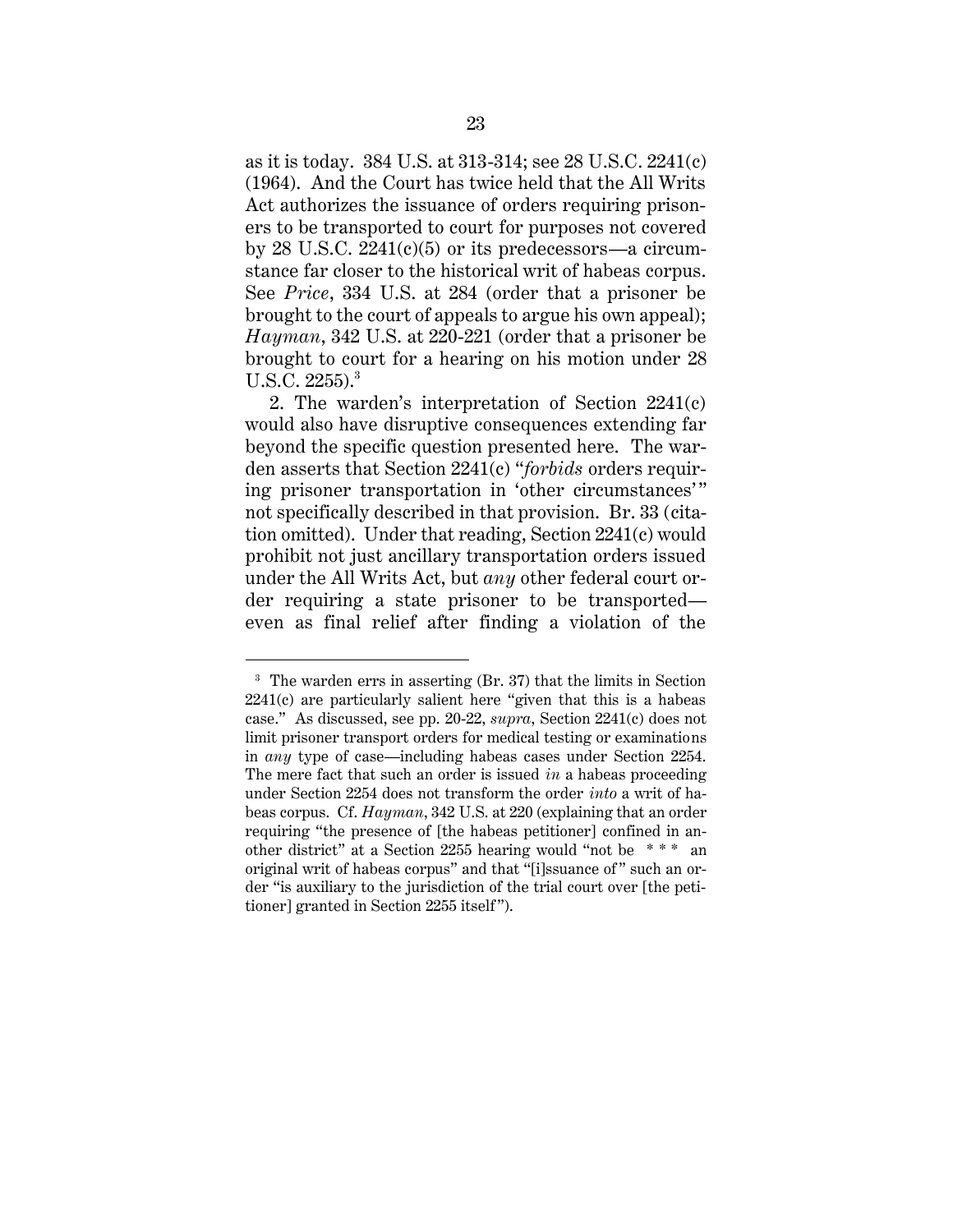Constitution or a federal statute. A court could not, for example, order that a prisoner be transferred to a "facility [with a] specialist on staff with the appropriate training to care for his medical needs." *Reaves* v. *Department of Corr.*, 392 F. Supp. 3d 195, 200 (D. Mass. 2019), vacated as moot, No. 19-2089 (1st Cir. Dec. 14, 2021).

That result is of particular concern to the United States. Pursuant to its authority under the Civil Rights of Institutionalized Persons Act, 42 U.S.C. 1997 *et seq.*, and Title II of the Americans with Disabilities Act of 1990, 42 U.S.C. 12131, the United States seeks and obtains consent judgments and other orders governing the conduct of state and local prisons. Those judgments may require the prison to transport prisoners for offsite medical treatment. See, *e.g.*, *United States* v. *Hampton Roads Regional Jail Authority*, No. 20-cv-410, Doc. 2-1, at 7 (E.D.V.A. Aug. 5, 2020), https://go. usa.gov/xzaDv (requiring the prison to "ensure timely medical specialist appointments \* \* \* including those scheduled outside of the [prison]"); *id.* at 4 (requiring the prison to "increase security staffing to ensure that there are sufficient staff to \* \* \* transport prisoners to outside medical appointments"). But under the warden's interpretation, a court would lack authority to enter such a judgment or to issue an order enforcing the judgment once entered, because any such judgment or order would involve transport for purposes other than those explicitly covered by Section 2241(c).

Even the warden appears to recognize that such a result would be untenable. In a conclusory paragraph, the warden asserts that this case "does *not* present the question whether other statutes or rules or equitable principles might entitle courts to order an inmate's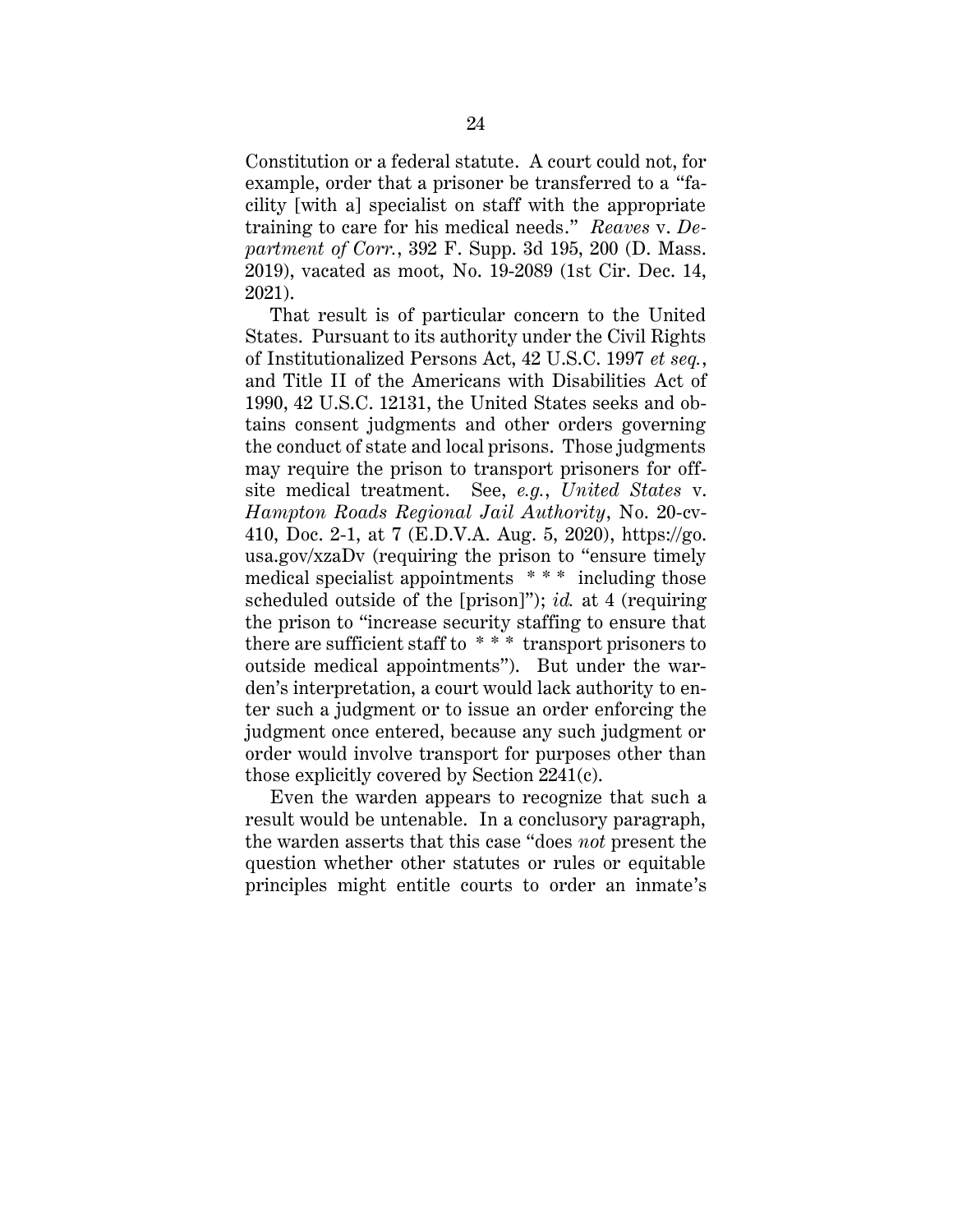transportation in specific contexts." Br. 38. It is true enough that the specific question presented here is more limited. But the warden's central statutory argument is that Section 2241(c) "*forbids* orders requiring prisoner transportation" in "circumstances" not "enumerated" in that provision. Br. 33; see Br. 15, 18-19. And the warden does not explain how the Court could accept that premise without holding that Section 2241(c) forbids transport orders in other contexts. That provides further reason to reject the warden's interpretation.

## <span id="page-31-0"></span>**II. A TRANSPORT ORDER IS NOT APPROPRIATE IN A SECTION 2254 CASE UNLESS, AT MINIMUM, THE PRISONER ESTABLISHES THAT THE EVIDENCE MAY BE USED TO SHOW HIS ENTITLEMENT TO RELIEF**

The court of appeals correctly rejected the warden's assertion that the All Writs Act can *never* authorize an order requiring that a prisoner be transported for a medical test. But the court erred in approving the order in this case based solely on a determination that the evidence Twyford seeks to develop "plausibly relates" to his claims and without requiring any showing that the district court could properly consider the evidence. The Section 2254 Rules and AEDPA strictly limit the circumstances under which a habeas petitioner may seek and introduce new evidence. An order requiring that a prisoner be transported for medical testing cannot be deemed "necessary or appropriate" under the All Writs Act where the prisoner does not at least satisfy the "good cause" standard for discovery under the Section 2254 Rules. That standard requires a specific showing that the evidence sought may be used to establish the prisoner's entitlement to relief, which necessarily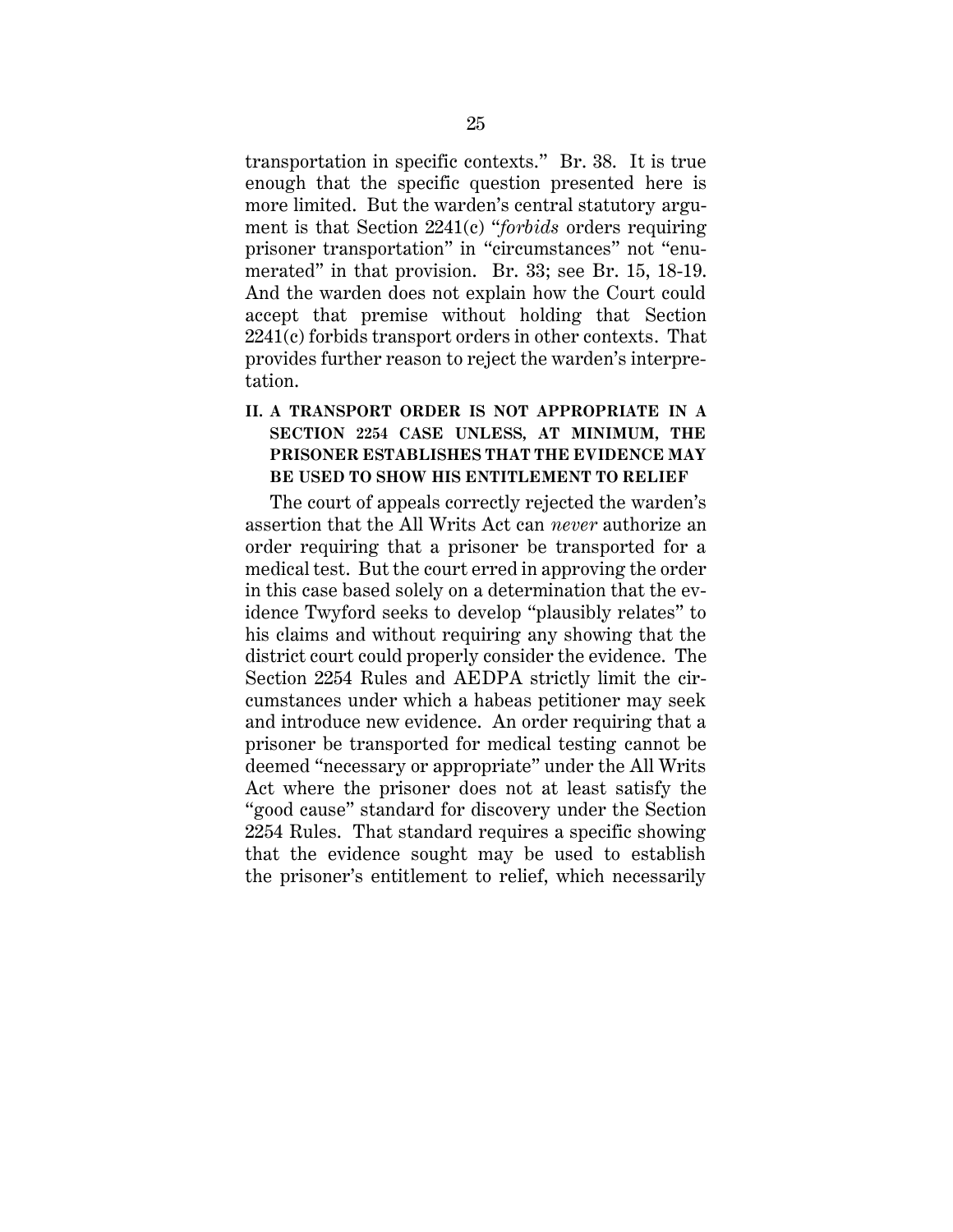includes a showing that the court will be able to consider that evidence.

A. "Congress enacted AEDPA to advance the finality of criminal convictions," *Mayle* v. *Felix*, 545 U.S. 644, 662 (2005), and to "reduce delays in the execution of state and federal criminal sentences," *Woodford* v. *Garceau*, 538 U.S. 202, 206 (2003). Congress furthered those goals "in large measure [by] revising the standards used for evaluating the merits of a habeas application." *Ibid.*

This Court has recognized that, in adopting Section 2254, Congress "modified a federal habeas court's role in reviewing state prisoner applications in order to prevent federal habeas 'retrials' and to ensure that statecourt convictions are given effect to the extent possible under law." *Bell* v. *Cone*, 535 U.S. 685, 693 (2002). To accomplish that goal, AEDPA cabins a district court's ability to develop and consider new evidence. As particularly relevant here, Section 2254(d) provides that if a claim was adjudicated on the merits in state court, a federal court cannot grant relief unless the state court's adjudication:

(1) resulted in a decision that was contrary to, or involved an unreasonable application of, clearly established Federal law, as determined by the Supreme Court of the United States; or

(2) resulted in a decision that was based on an unreasonable determination of the facts in light of the evidence presented in the State court proceeding.

28 U.S.C. 2254(d). By its terms, Section 2254(d)(2) is limited to the evidence presented in state court. And in *Cullen* v. *Pinholster*, 563 U.S. 170 (2011), this Court held that review under Section 2254(d)(1) is also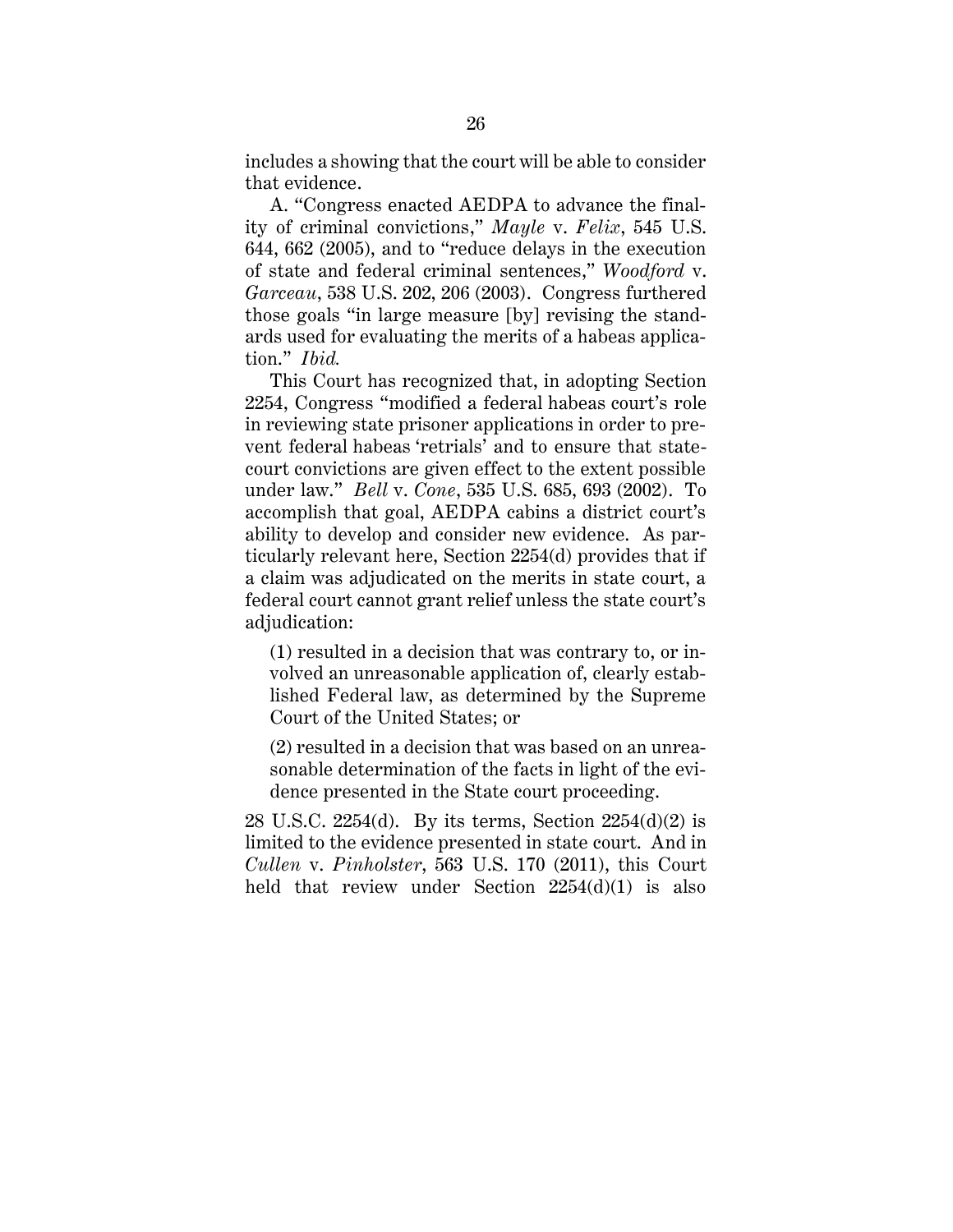"limited to the record that was before the state court." Id. at 181. As the Court explained, "AEDPA's statutory scheme is designed to strongly discourage" state prisoners from "submit[ting] new evidence in federal court." *Id.* at 186.

The Section 2254 Rules also limit discovery. They specify that "leave of court [is] required" for discovery; that a party requesting discovery "must provide reasons for the request"; and that a " judge may, for good cause, authorize a party to conduct discovery." Section 2254 Rule 6(a) and (b) (capitalization and emphasis omitted); accord Rules Governing Section 2255 Proceedings in the United States District Courts, Rule 6(a) and (b). This Court has explained that a habeas petitioner shows "'good cause' for discovery under Rule 6(a)" when he makes "specific allegations" that "show reason to believe that the petitioner may, if the facts are fully developed, be able to demonstrate that he is . . . entitled to relief." *Bracy* v. *Gramley*, 520 U.S. 899, 908-909 (1997) (quoting *Harris*, 394 U.S. at 300).

B. Before using the All Writs Act to order or permit the development of evidence in a Section 2254 case, a district court must—at minimum—find that the evidence the prisoner anticipates obtaining could be used to demonstrate his entitlement to relief. That requirement follows naturally from the application of general All Writs Act principles in the specific context of a Section 2254 case.

First, an All Writs Act order must be "necessary or appropriate" to the resolution of the case before the court. 28 U.S.C. 1651(a). Ordering transportation to allow a habeas petitioner to develop evidence that could not establish an entitlement to relief—even if the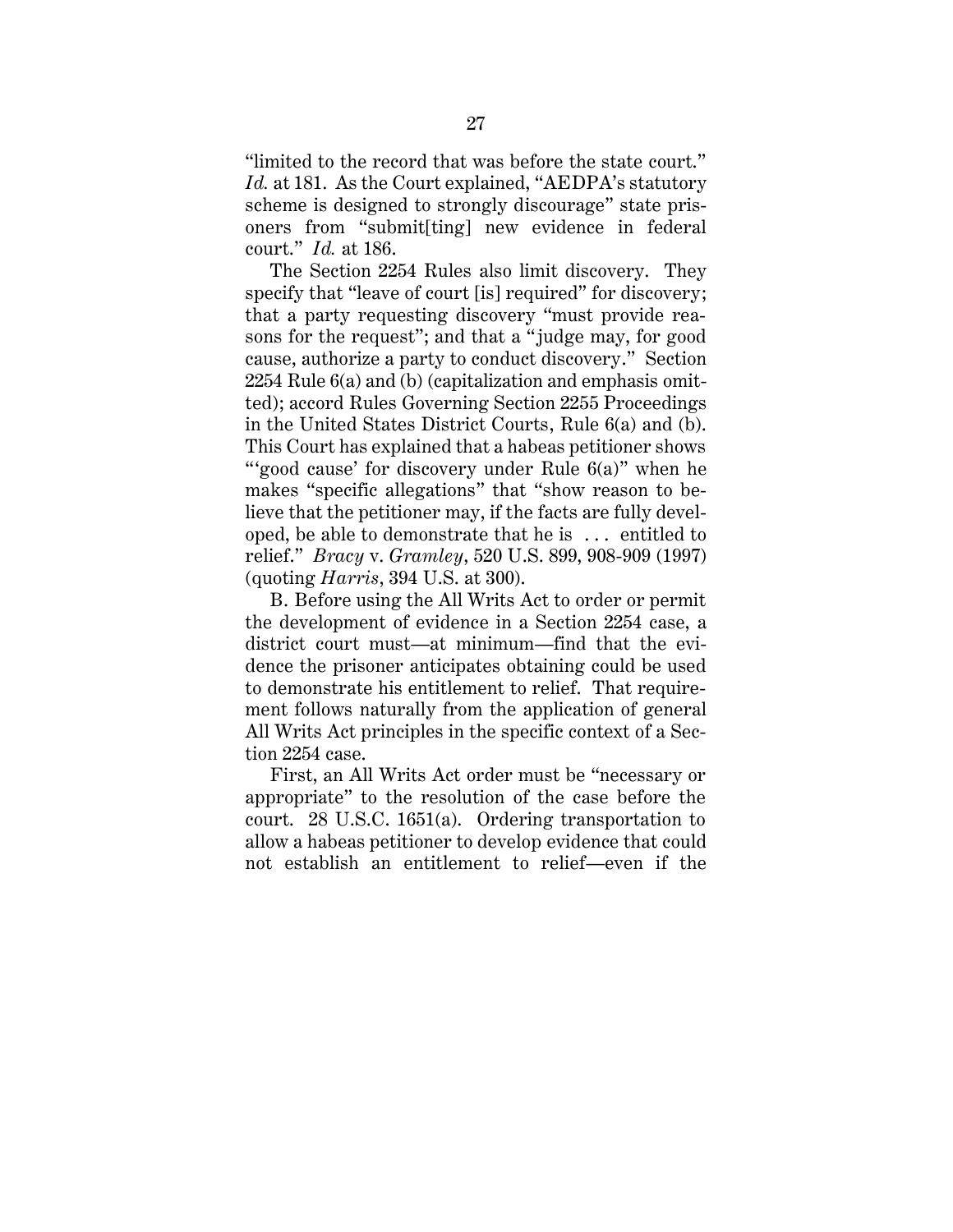evidence were precisely as the petitioner anticipates would be neither necessary nor appropriate.

Second, an All Writs Act order must be consistent with applicable law and cannot be used to circumvent other statutory requirements. A court thus should not allow a petitioner to use the Act to obtain evidence based on a lesser showing than the good cause the Section 2254 Rules require for ordinary discovery.

Twyford objects (Br. in Opp. 8-9) that Rule 6(a)'s good cause standard does not expressly apply to a transport order like the one at issue here. But even if that is correct, this Court has explained that when a court is acting under the All Writs Act to "fashion appropriate modes of procedure," it should do so "by analogy to existing rules or otherwise in conformity with judicial usage." *Harris*, 394 U.S. at 299. Here, Rule 6(a)'s good cause requirement supplies the most analogous standard even if it does not apply by its terms. And adherence to that standard is especially appropriate because it codifies the approach this Court articulated in *Harris*, which invoked the All Writs Act to authorize discovery in habeas cases before there were rules addressing that subject. See *Bracy*, 520 U.S. at 908-909.

Requiring a district court to find that evidence could be used to demonstrate a prisoner's entitlement to relief before permitting development of the evidence is consistent with the approach that this Court endorsed in a similar context in *Schriro* v. *Landrigan*, 550 U.S. 465 (2007). There, the Court held that "[i]n deciding whether to grant an evidentiary hearing" under 28 U.S.C. 2254(e)(2), "a federal court must consider whether such a hearing could enable an applicant to prove the petition's factual allegations, which, if true, would entitle the applicant to federal habeas relief."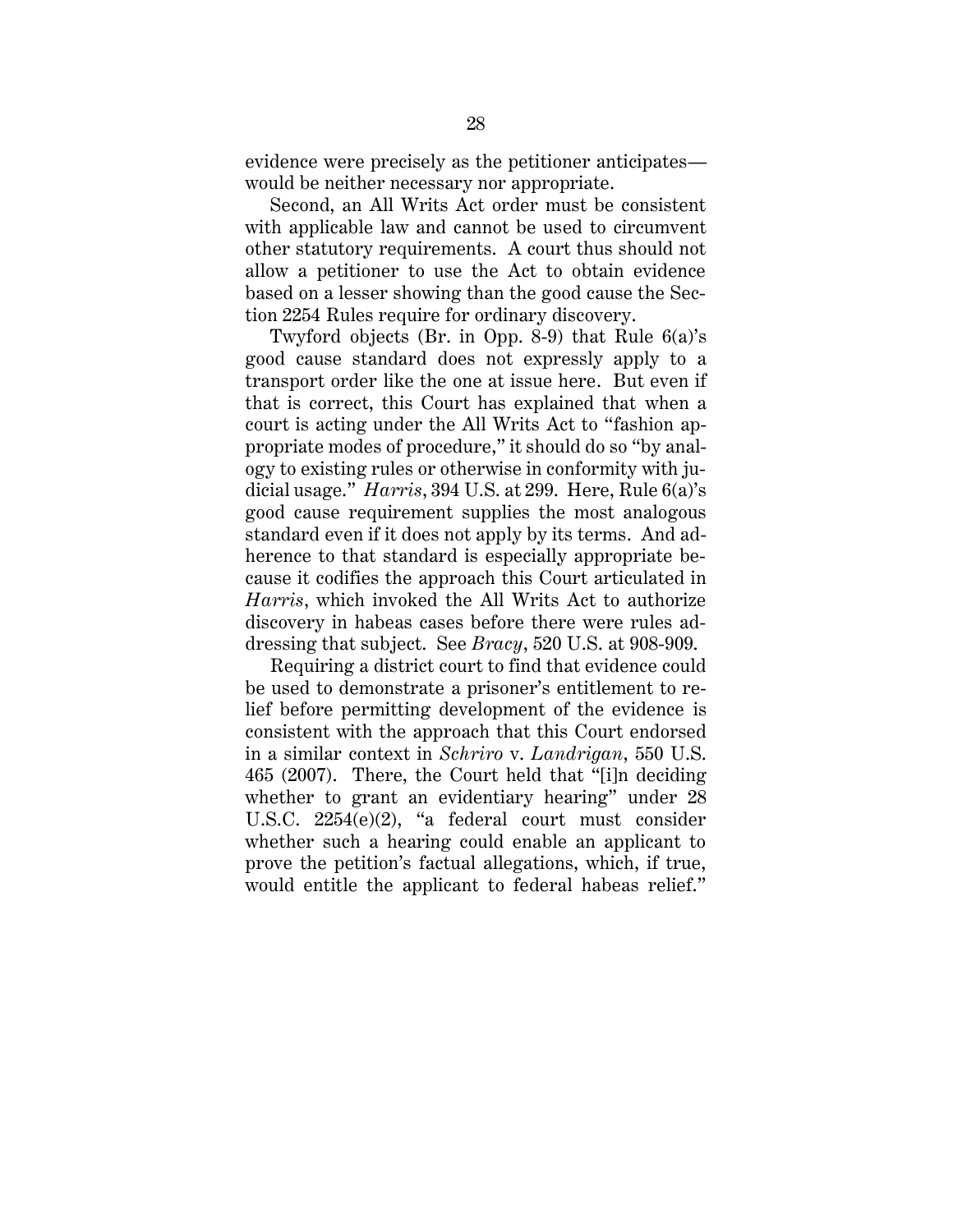*Schriro*, 550 U.S. at 474. The Court explained that this approach "accords with AEDPA's acknowledged purpose of 'reducing delays in the execution of state and federal criminal sentences.'" *Id.* at 475 (brackets and citation omitted). That logic applies equally here: If the anticipated evidence would not support a claim for relief, court-sanctioned development of that evidence would be inconsistent with AEDPA.

C. To conclude that evidence could be used to demonstrate a habeas petitioner's entitlement to relief in a given case, a district court necessarily must determine that the evidence would support relief on a particular claim or theory. And in making that determination, the court must take account of AEDPA's substantive and procedural limitations, including the limitation on new evidence imposed by Section 2254(d)(1) as interpreted in *Pinholster*. Cf. *Schriro*, 550 U.S. at 474 ("Because the deferential standards prescribed by [Section] 2254 control whether to grant habeas relief, a federal court must take into account those standards in deciding whether an evidentiary hearing is appropriate.").

The court of appeals failed to engage in the analysis required by the All Writs Act before ordering Twyford transported for testing. Instead of identifying particular claims that neurological imaging evidence could be used to prove, the court found that "imaging establishing the extent of [Twyford's] neurological deficits plausibly relates to" his ineffective assistance of counsel claims. Pet. App. 16a. That "plausibly relates" standard has no basis in the All Writs Act, AEDPA, or the Section 2254 Rules. And the court compounded its error by failing to consider AEDPA's limits, including those set forth in *Pinholster*, when deciding that transport for imaging was necessary or appropriate.